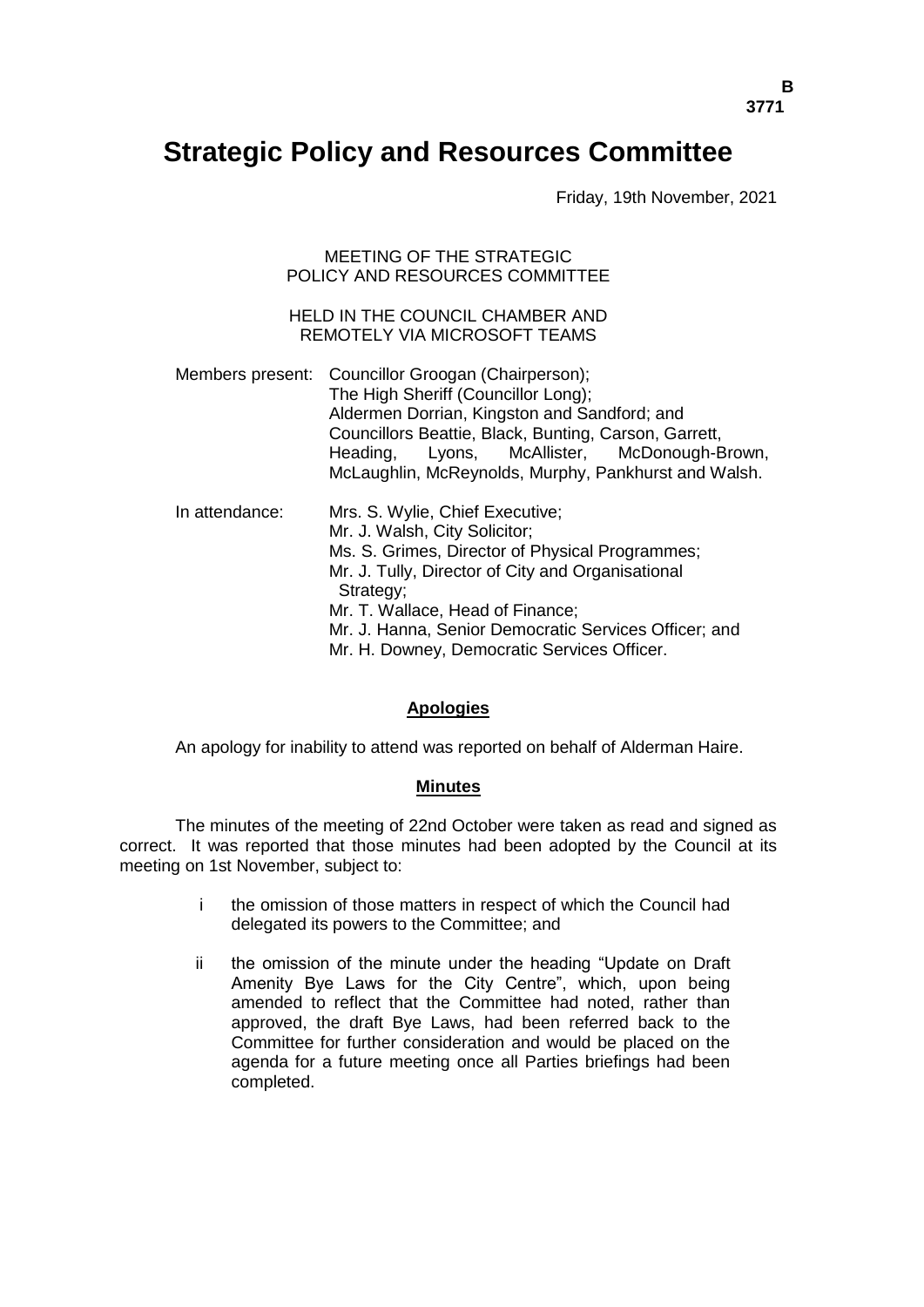# **Declarations of Interest**

No declarations of interest were reported.

### **Restricted Items**

### **The information contained in the reports associated with the following ten items is restricted in accordance with Part 1 of Schedule 6 of the Local Government Act (Northern Ireland) 2014**

Resolved – That the Committee agrees to exclude the members of the Press and public from the meeting during discussion of the following items as, due to the nature of the items, there would be a disclosure of exempt information as described in Section 42(4) and Section 6 of the Local Government Act (Northern Ireland) 2014.

### **Revenue Estimates and District Rate 2022/23**

The Head of Finance drew the Committee's attention to a report which provided an update on the development of the Revenue Estimates and the setting of the District Rate for 2022/23.

The report outlined the six key elements involved in the annual setting of the District Rate and provided details of the main business as usual cost pressures, priority growth proposals, the Capital Programme, the Estimated Penny Product, inflation rate, general reserves and the current rates position.

After discussion, the Committee noted the contents of the report.

### **Financial Reporting – Quarter 2 2021-22**

The Head of Finance reminded the Committee that, at its meeting on 20th August, it had, in noting the financial position for Quarter 1 of 2021/22, agreed that the five step Finance Strategy which had been approved to manage the impact of Covid-19 upon the Council's finances be extended to the remaining three quarters of the current financial year.

Accordingly, he drew the Members' attention to the financial position and forecast for Quarter 2 of 2021/22, which had been based on that Strategy. The financial position for the Council had shown an underspend of £4,206, 841 (5.5%), which included absorbing Covid-19 expenditure and income losses of £4,204,818. The key contributory factors related to the under occupancy of office buildings, underspends in employee budgets and additional expenditure controls, which had helped to offset income losses. The Quarter 2 forecast had shown an underspend of £3.5m, which represented 2.3% of the net expenditure budget.

He went on to provide an update on the forecast reserves position, rates finalisation and the overall Investment Programme.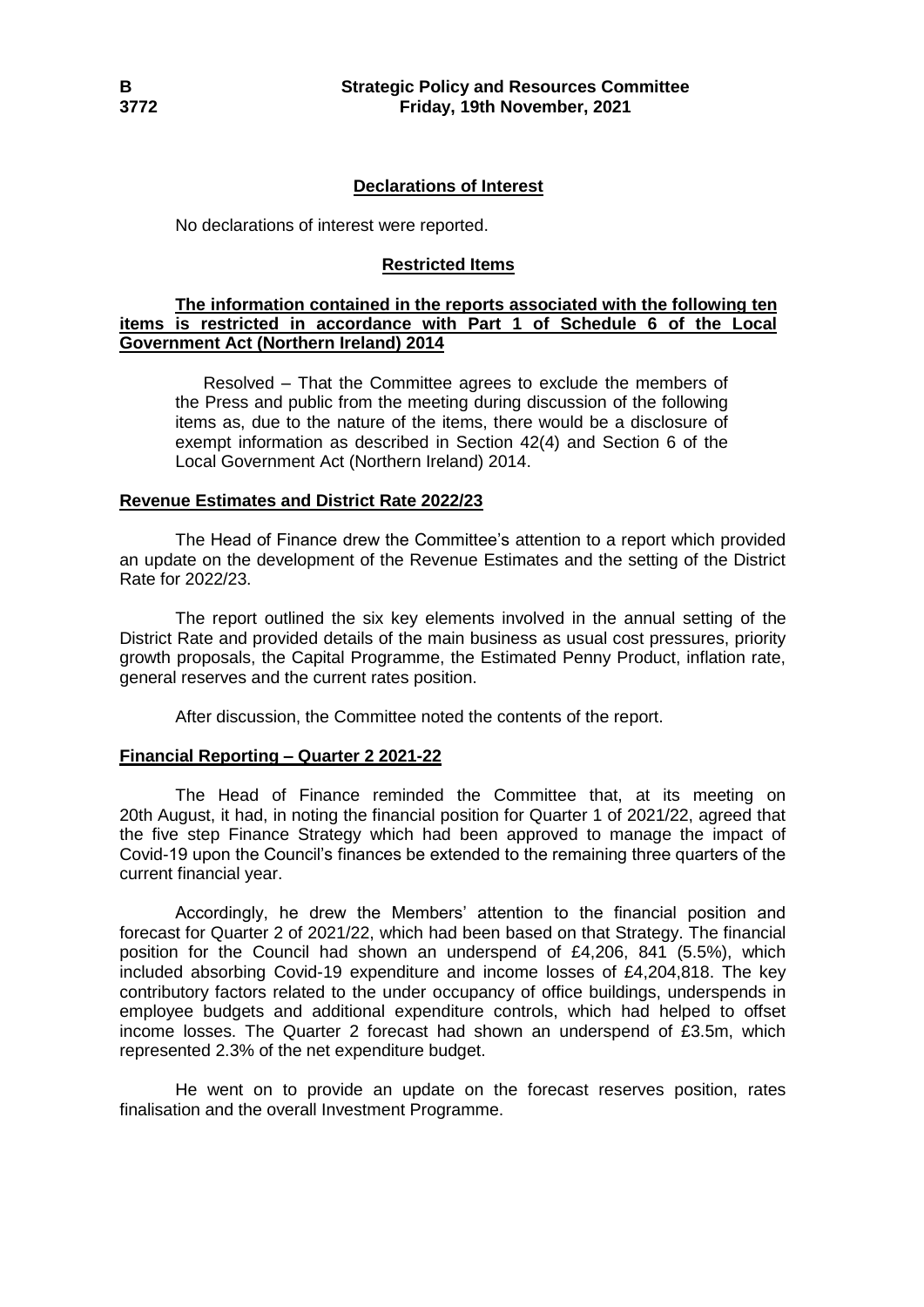### **Strategic Policy and Resources Committee B Friday, 19th November, 2021 3773**

At this point, a Member confirmed that a requisition calling for a Special meeting of the Council to be held to consider the provision of emergency funding to the Council's strategic community partners for food and fuel vouchers would be forwarded to the Chief Executive after the meeting.

After discussion, the Committee noted the information which had been provided.

### **Neighbourhood Regeneration Fund – Programme Framework and Next Steps**

The Director of Physical Programmes submitted for the Committee's consideration a report on the delivery of the £8m Neighbourhood Regeneration Fund, which had been established in 2019 to support the delivery of capital projects in local areas.

After discussion, the Committee:

- i. approved the project pathway proposal, including the open call application process, due diligence arrangements and project delivery model;
- ii. approved the introduction of an Outcomes Based Accountability approach to monitoring outcomes; and
- iii. noted the proposed timeframe for the launch of the Fund in January/February, 2022 and that each stage of the process would be timebound to help ensure deliverability of projects.

### **Organisational Reviews and Change Programme**

The Committee was reminded that, at its meeting on 22nd October, it had, in addition to approving a staffing structure resulting from the review of Corporate HR (Phase 1), agreed that a report be submitted to its next meeting providing information on other organisational reviews which were currently being undertaken across the Council, including an indicative timeframe for their completion.

The Director of City and Organisational Strategy explained that the Covid-19 pandemic had had a significant impact upon the completion of reviews and the wider change programme, in that the majority of work had been paused from July 2020 onwards, to allow staff to focus on organisational recovery. He drew the Committee's attention to a list of ongoing organisational reviews, together with their initial projected completion date, and pointed out that, in some cases, a date had not been agreed prior to work being paused, due to a project being at an early stage in the overall lifecycle and the scope not yet being fully agreed and/or fully funded.

He confirmed that officers in the Continuous Improvement Team were currently reassessing the status and priority of the organisational review projects and had begun to develop an updated and prioritised plan, using an agreed process, to quickly evaluate and prioritise each project. This process would ensure that the business need for the project was fully up-to-date and that the resources required to successfully deliver it was available within the required timescale. Consideration would also be given to how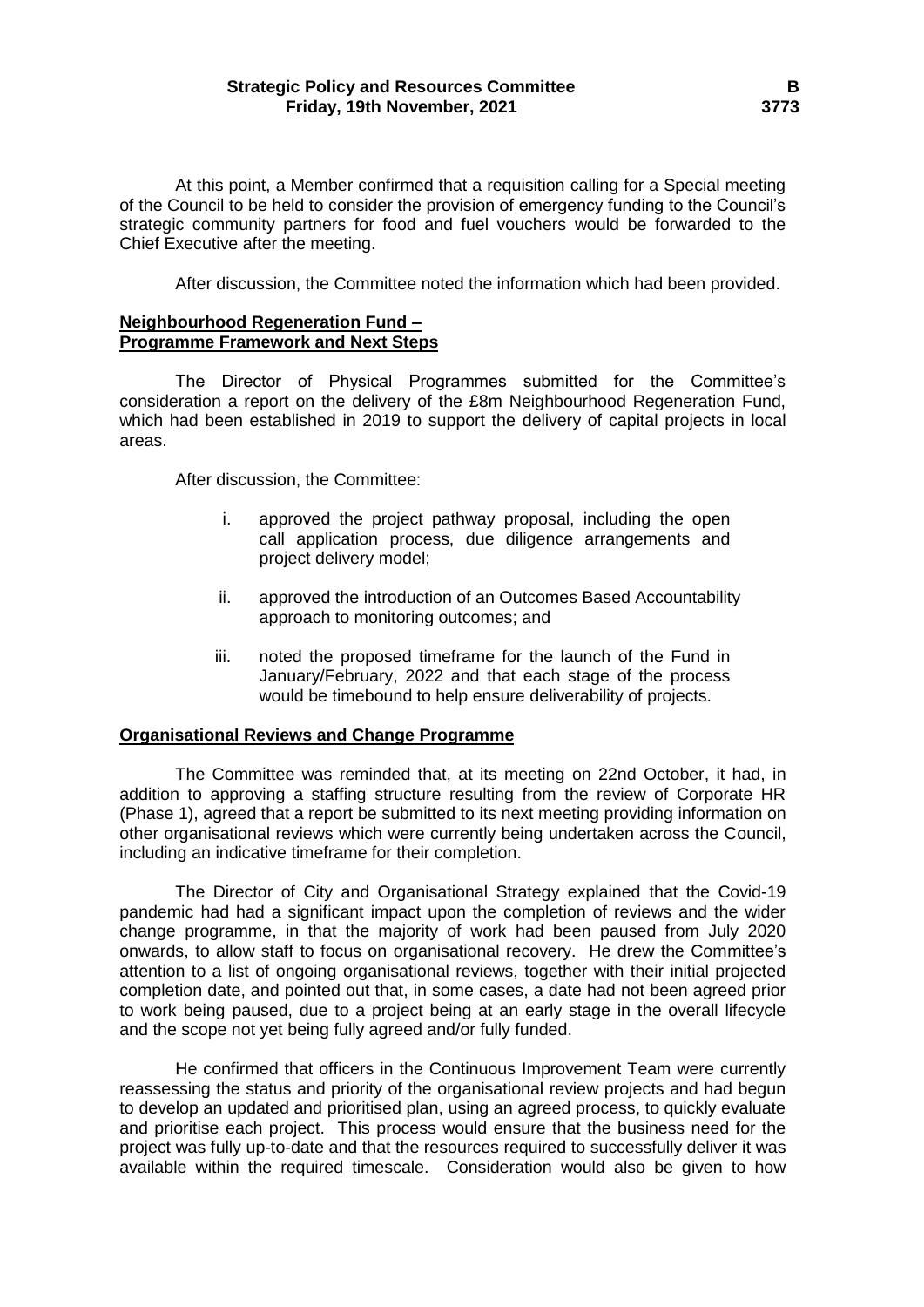Departments could progress elements of this work with less hands-on support from the Continuous Improvement Unit, where appropriate.

He added that officers would then prioritise the programme of work, based upon available resources from across the relevant support services, and seek the necessary approvals at a Corporate level in early December, 2021. A further report on organisational reviews and the change programme, including timelines, would be presented to the Committee in December.

After discussion, the Committee noted the information which had been provided.

#### **Employees on Temporary Contracts**

The Committee was reminded that, at its meeting on 22nd October, it had, in addition to adopting a motion relating to staff on temporary contracts, agreed that a report be submitted to its next meeting providing a breakdown, on a Departmental and unit basis, of the number of staff currently employed on temporary contracts and the length of time on which they had been on them.

Accordingly, the Director of City and Organisational Strategy submitted for the Committee's consideration a report which confirmed that, at 1st November, 279 staff were filling posts on a temporary basis. 158 of those were permanent staff who had been recruited internally and would return to their substantive post when no longer required. A breakdown of that figure had been provided by Department, section and category and duration of contract.

The remaining 121 staff had been recruited externally on a fixed-term contract basis to fill temporary posts which were primarily specialist/technical or at basic entry level and could not be filled by an internal Council-wide trawl.

The Director went on to point out that considerable work had been undertaken to address the issue of temporary posts across the Council and highlighted the fact that, between June, 2018 and November, 2021, those had been reduced by 186.

After discussion, the Committee:

- i. noted the contents of the report; and
- ii. agreed that a report be submitted to its next meeting:
	- a. on the total number of staff employed in those sections which had been identified as having staff in temporary posts;
	- b. on the actual length of time that those staff who had been identified as being in a temporary post for more than five years had been in that post; and
	- c. accounting for the 186 staff who had vacated temporary posts between June, 2018, and November, 2021.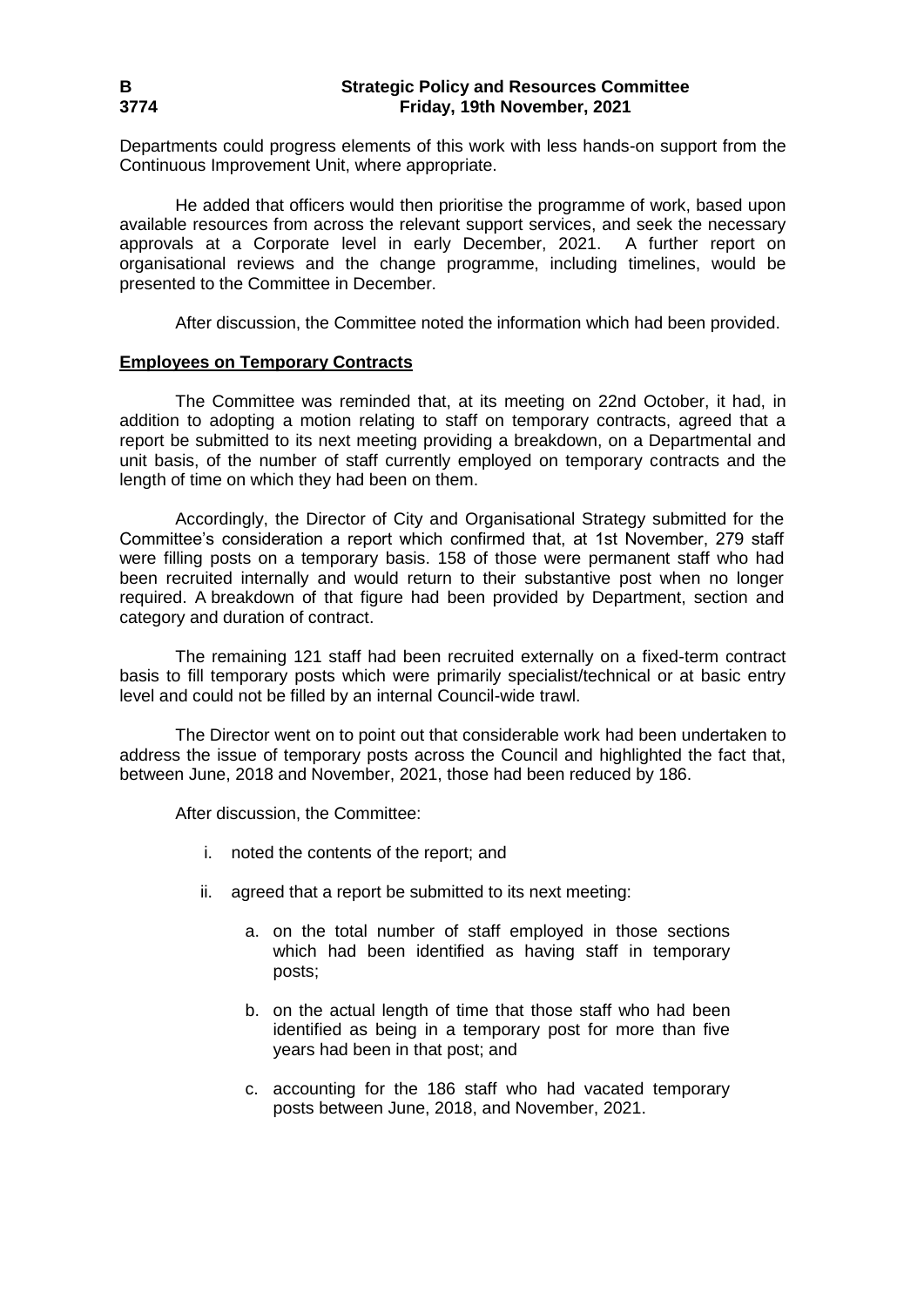#### **Review of 2021 Bonfire Approach**

(Mr. R. Black, Director of Neighbourhood Services, attended in connection with this item.)

The Committee was reminded that the Council, at its meeting on 4th October had amended as follows a motion on Bonfire Procedures which had been passed by the Committee at its meeting on 24th September:

"This Council will conduct an immediate review of the 2021 bonfire season, to be completed in time for the Committee meeting in November, to include Elected Representatives, statutory agencies, and bonfire builders, in order to highlight issues which will need to be addressed. The Council agrees to write to the Executive Office asking for the FICT report to be published, along with an action plan, as this will help inform the Council's view moving forward."

He reported that an external consultant had since been engaged by the Council to undertake the review and had been in contact with all of the Political Parties seeking their input into the review process. Based upon the feedback received, the consultant had drafted the following proposed review framework for consideration:

- i. a review of the Council's governance, policy and procedures relating to all bonfires and bonfire-related matters in Belfast during 2021;
- ii. a review with Council staff to consider whether the current bonfire governance framework meets the operational requirements pertaining to bonfires and bonfire related issues;
- iii. a review of the relationship between the Council and its statutory partners, in terms of responding to bonfires and bonfire-related issues, which will include the Memorandum of Understanding with the Permanent Secretary's Working Group; and
- iv. a process which highlights the Council's response to bonfires and bonfire-related issues over the last decade.

The Director pointed out that, in order to deliver on this framework, the consultant would analyse Council documents and correspondence and host discussions with officers, statutory organisations, Elected Members and community groups/non-Governmental organisations with experience and understanding of bonfire builder's needs, concerns, and aspirations. The consultant had indicated that a draft report would be submitted to the Council in January 2022. The Chief Executive had also written to the Executive Office asking for the FICT report to be published, along with an action plan, as called for in the aforementioned amendment.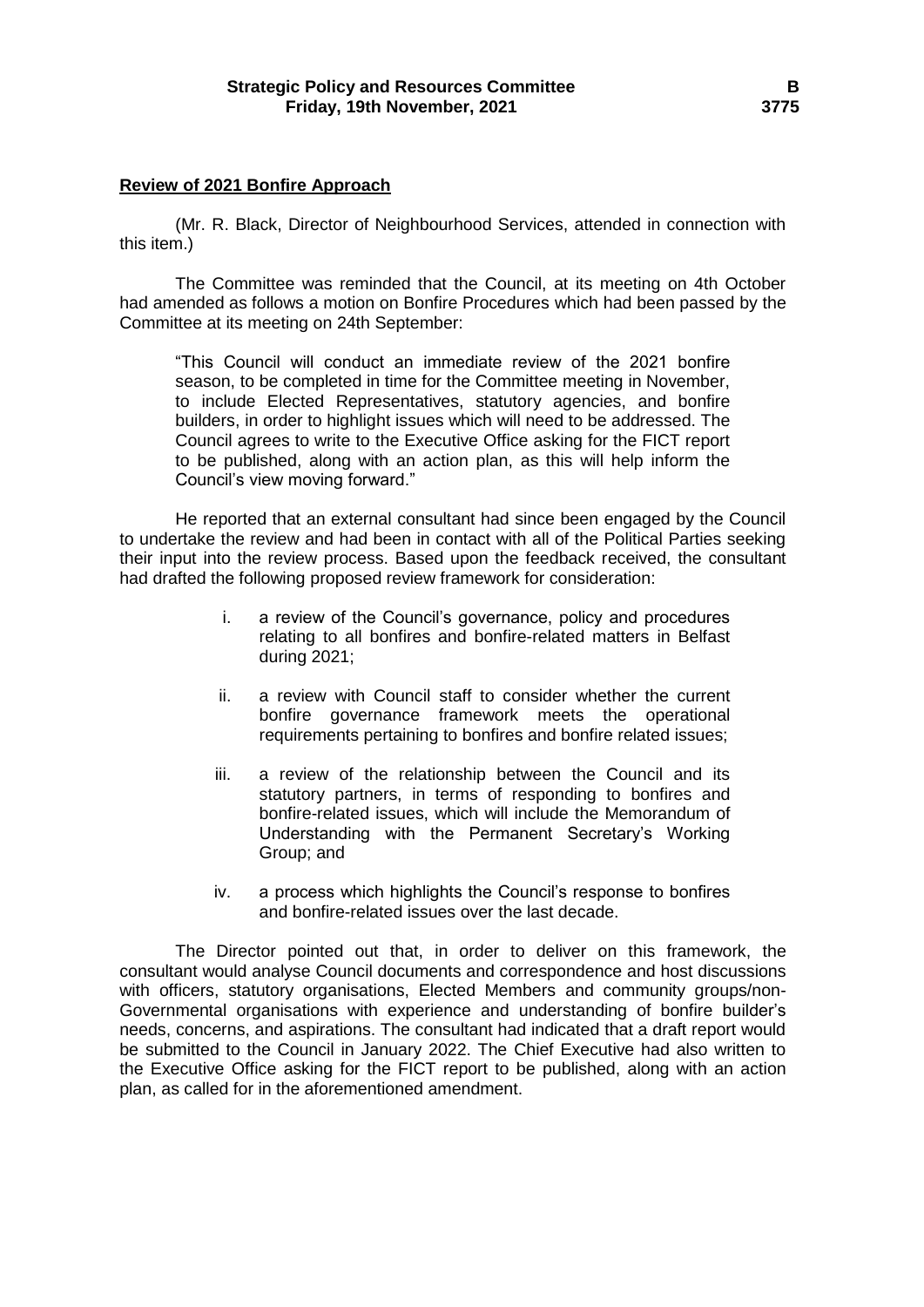It was then

Moved by Councillor Beattie, Seconded by Councillor Lyons,

That the Committee agrees that the Council will regulate illegal and toxic bonfires.

On a vote, twelve Members voted for the proposal and five against, with one "no vote", and it was declared carried.

The Committee agreed to endorse the proposed review process and noted that the Bonfire Panel would be reconvened to move that forward and address the issues which had been raised in relation to the decision to regulate illegal and toxic bonfires.

# **Update on Physical Programme**

The Committee:

- i. agreed that the 'Connectivity Access to the Hills Programme' be added to the Capital Programme as a Stage 1 – Emerging project, with those projects identified in section 3.5 of the report to be brought forward to Stage 2 and worked up in greater detail; and
- ii. noted the update on the Belfast Destination Hub/Belfast Stories project and agreed that any necessary procurement processes (including the invitation of tenders and/or the use of appropriate 'framework' arrangements) for the next phase of the project (up to the sign off of Outline Business Case 2) be progressed at risk ahead of the receipt of Belfast Region City Deal funding, in order to ensure that the opening date of early 2028 remained on programme.

### **City Hall Recovery Plan – Update on Progress**

The City Solicitor submitted for the Committee's consideration a report providing an update on the progress being made across each of the operational areas in implementing the City Hall Recovery Plan. The report highlighted also a request by the NOW Group for the franchise fee for the Bobbin Cáfe to be reduced between November, 2021 and February, 2022, in light of the economic challenges which it was facing around the ongoing pandemic and the Christmas Market.

During discussion, a Member pointed out that the requirement for van drivers to still book into Household Recycling Centres was creating difficulties both for them and other users, in terms of traffic congestion and delays. It was likely that those difficulties would increase over the Christmas period. A further Member stated that he had been made aware of confusion amongst staff working in community centres around the granting of access, in the context of Covid-19 requirements.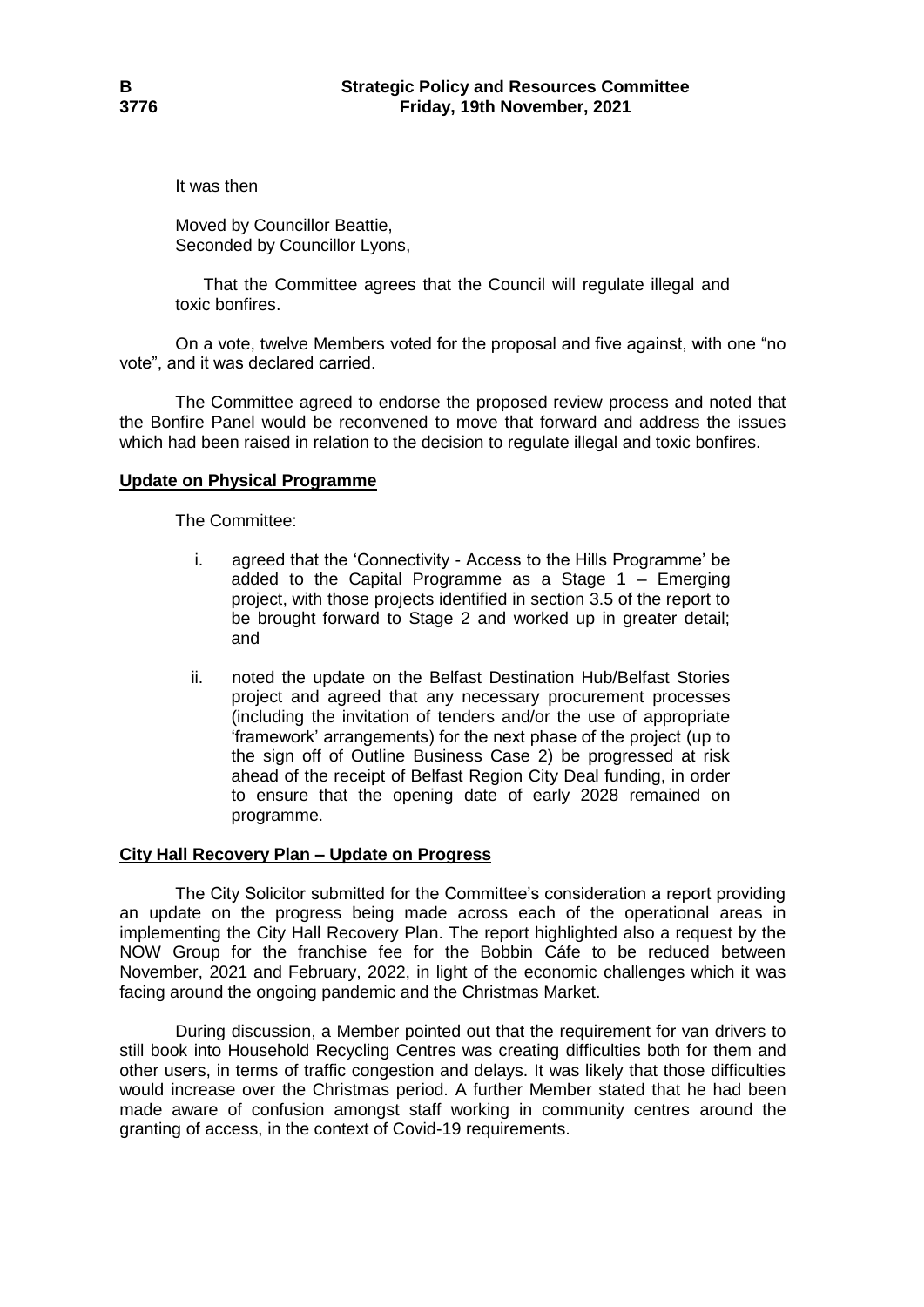After further discussion:

- i. the Committee noted the contents of the report;
- ii. approved an appropriate reduction in the franchise fee for the Bobbin Cáfe between November, 2021 and February, 2022; and
- iii. agreed that a report be submitted to its next meeting addressing the issues which had been raised around access to Household Recycling Centres and community centres and providing details of Covid-19 restrictions which were still in place across the Council and their impact upon service delivery.

# **Update on the Future of the Brexit Committee**

The City Solicitor drew the Members' attention to a report which provided an update on discussions which had taken place on 11th November at the meeting of the Brexit Committee on extending the remit of that Committee to include responsibility for the oversight of climate and resilience strategies for the City.

He reviewed the draft purpose which had been presented to the Committee at that meeting and pointed out that the following Terms of Reference had been presented for consideration:

- i. Political oversight of the Resilience Strategy for Belfast including liaising with Belfast Resilience and Sustainability Board
- ii. influencing and contributing to regional considerations of the implications of climate change on both the work of the Council and on the city;
- iii. understanding the economic risks to the city associated with climate change –including how it might impact the ability of Belfast to continue to attract and retain investment and grow the rate base;
- iv. monitoring the particular implications of climate change for vulnerable and disadvantaged communities across the city and to actively plan with them under the principles of a Just Transition;
- v. to consider public campaigns/public education programmes which the Council may wish to deliver to change behaviour among residents and businesses;
- vi. to take account of the Council's statutory responsibilities on sustainable development and relevant Programme for Government commitments; and to hear evidence from other parties;
- vii. to consider good practice from other cities and local authorities from the UK, Ireland and internationally;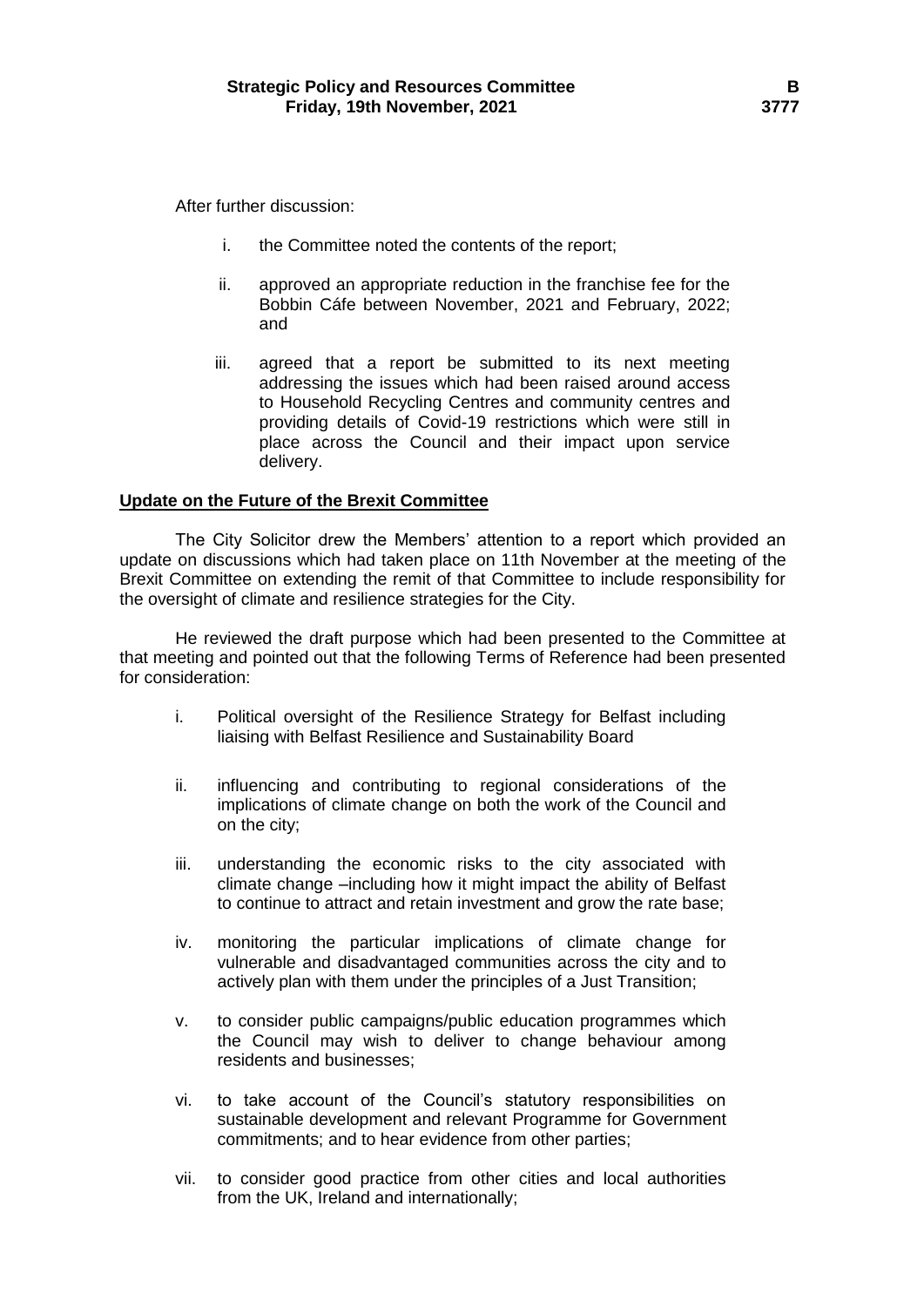- viii. The continuous monitoring of progress and announcements around Brexit;
- ix. Influencing and contributing to regional considerations of the implications of Brexit on both the work of the Council and on the district;
- x. to foster and maintain positive relations and cultural links with the European Union, post Brexit;
- xi. Identifying any actions the Council may take to mitigate any adverse impacts arising and capitalising on any opportunities as a result of Brexit;
- xii. establishing links and collaborating with relevant authorities and organisations on a North/South and East/West basis and connections with Europe; and
- xiii. to work collaboratively with the Shared Island Unit to avail of funding opportunities and deal with strategic issues and challenges to the benefit of our citizens.

The City Solicitor reported that the Brexit Committee had broadly welcomed the proposal to extend the remit of the Committee and had made a number of additional suggestions around the Terms of Reference, such as building in oversight of environmental issues and adding organisational carbon neutrality, elements of inclusive growth and wider economic considerations. It was suggested also that the work of the Working Group on the Climate Crisis be subsumed into the new Committee, that additional resources be allocated and that discussions be held around the name of the Committee and the potential for all-Party representation.

After discussion, it was

Moved by Alderman Kingston, Seconded by Councillor Pankhurst,

That the Committee agrees to remove point xiii. from the Terms of Reference and include it within point xii., on the basis that working with the Shared Island Unit was covered under North/South collaboration.

On a vote, five Members voted for the proposal and fourteen against and it was declared lost.

At the request of a Member, the Committee then agreed to amend point xii. to read as follows:

> establishing links and collaborating with relevant authorities and organisations on a European Union, North/South and East/West basis.

The Committee noted that further discussions would take place at the next meeting of the Brexit Committee around the role and responsibilities of that Committee, following which a report would be presented to the Strategic Policy and Resources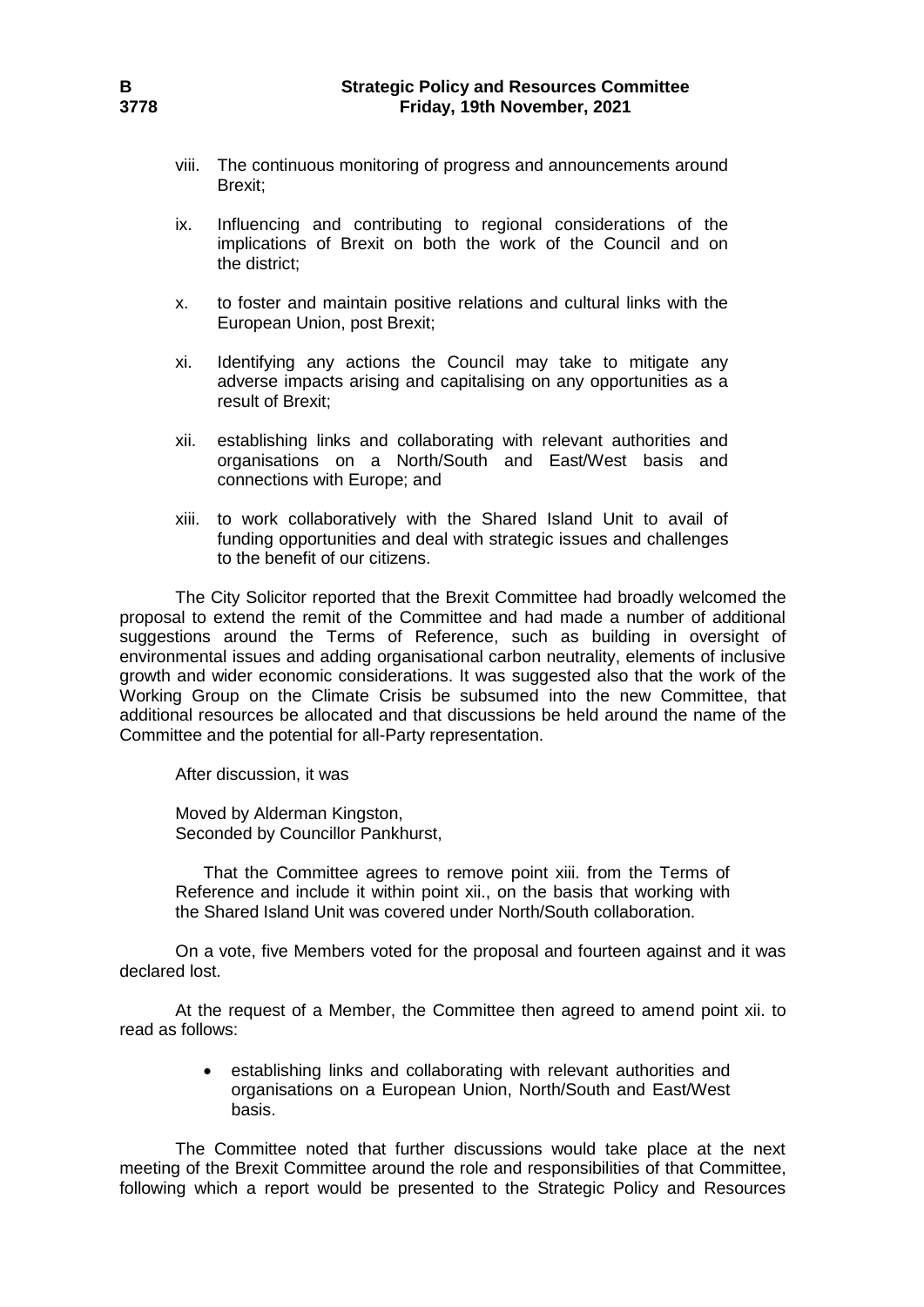Committee seeking approval for the reconfigured Committee to proceed on the basis of the new Terms of Reference.

### **Weavers Cross Regeneration Project and Hope Street Car Park**

The Director of City Regeneration and Development submitted for the Committee's consideration a report which provided an update on Translink's Weavers Cross Regeneration Project, following which the Committee:

- i noted the progress made to date, including Translink's procurement of a development partner for its scheme;
- ii noted the proposed approach at the next stage of Translink's competitive dialogue process for including third party landowners within the scheme, to include the Council's land at Hope Street; and
- iii noted that a report would be submitted to a future meeting for relevant approval, when additional detail of the proposed disposal terms had been established through Translink's Development Agreement process.

# **Matters referred back from Council/Motions**

# **Motion: Triple Lock Guarantee – Response from HM Treasury**

The Committee was reminded that the Council, at its meeting on 1st September, had passed the following motion, which had been proposed by Alderman Copeland and seconded by Councillor Hutchinson:

"As the Chair of the Reference Group on Older People, I am deeply concerned at the consequences for local pensioners, should the Government move to end the State Pension "Triple Lock Guarantee", which was introduced in 2010 to inflation proof the UK state pension.

Accordingly, the Council agrees to write to the Chancellor of the Exchequer, requesting him to honour the "Triple Lock Guarantee", thereby ensuring the real time, real value of the State Pension.

The Council is aware of other proposed reforms which may be used to camouflage a diluting of the "State Pension Triple Lock Guarantee". This is not acceptable.

The Council also notes the Government's decision to cut the Universal Credit and Working Tax Credit uplift and reiterates its call for the uplift to be retained."

The City Solicitor informed the Committee that a response had been received from the Rt. Hon. Simon Clark M.P., the Minister responsible for public spending.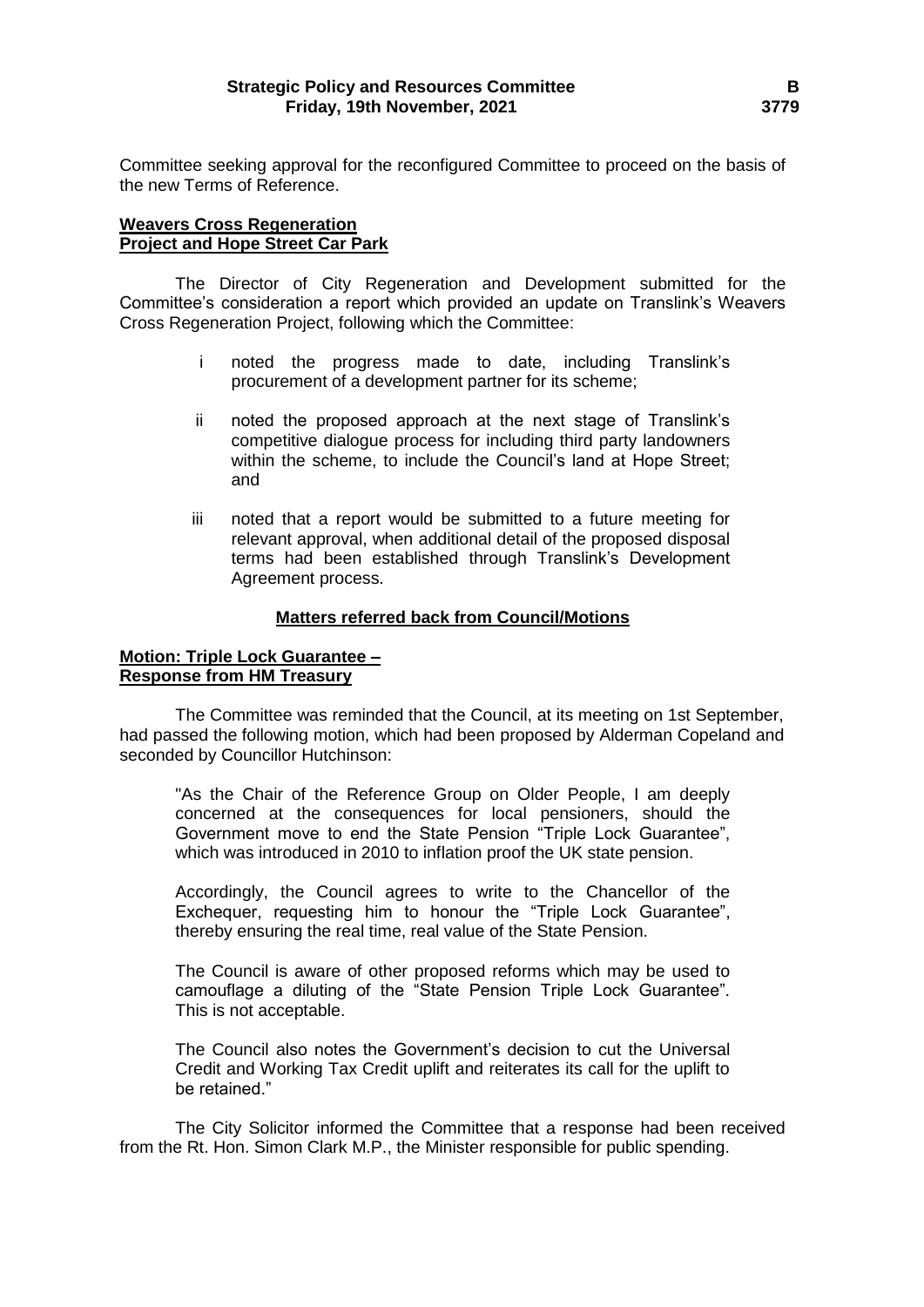### **B Strategic Policy and Resources Committee 3780 Friday, 19th November, 2021**

The Minister had begun by pointing out that the Government was committed to ensuring that older people were able to live with the dignity and respect which they deserve and that the State Pension was the foundation of state support for older people.

He had explained that, since 2010, the State Pension had been uprated by the highest of average earnings growth, price inflation or 2.5%, an approach known as the Triple Lock. The full basic State Pension in 2021/22 was, compared to 2010, over £2,050 a year higher in cash terms and over £875 a year higher in real terms.

The Minister had then made reference to other support available beyond the State Pension, such as Winter Fuel Payments and free eye tests, NHS prescriptions and bus passes. Some pensioners might also qualify for means tested benefits, including Pension Credit and Housing Benefit.

Last year, the Government had delivered primary legislation to increase State Pensions by 2.5%, at a time when earnings had fallen and price inflation had increased by half a percentage point. If this action had not been taken, State Pensions would have been frozen.

Due to the effect of the pandemic and furlough on the labour market, reported average wage growth had increased markedly to above 8% which was an anomaly. Increasing pensions by more than 8% this year would be unfair, unsustainable and hugely costly.

That, he had pointed out, was the reason why the Government was taking the responsible and fair decision to temporarily move to a double lock this year. That meant that the State Pension would rise next year by the higher of inflation or 2.5%, thereby ensuring that pensioners were protected against the rising cost of living.

The Minister had confirmed that this was a temporary change and that it would be for one year only and had added that the Government remained committed to implementing the Triple Lock for the remainder of Parliament.

He had then addressed the request within the motion to retain the Universal Credit uplift by stating that the £20 per week increase was always meant to be a temporary measure to support those households whose incomes and earnings were being affected by the economic shock of Covid-19. Extending the uplift permanently would incur a very significant annual cost and would be equivalent in 2022-23 to adding 1p to the basic rate of income tax and 3p to fuel duty.

He had highlighted the fact that the Government was, within the welfare system, maintaining the increase to Local Housing Allowance rates for Universal Credit and Housing Benefit in cash terms in 2021-22, which was worth an extra £600 on average for more than 1.5 million households. It was also enabling Universal Credit claimants to retain more of their monthly awards by bringing forward to April 2021 a planned reduction in the deductions cap and an increase in the UC advances repayment period.

The Government was also maintaining its focus on helping people move back into work. As part of its comprehensive Plan for Jobs, it had announced the  $£2$  billion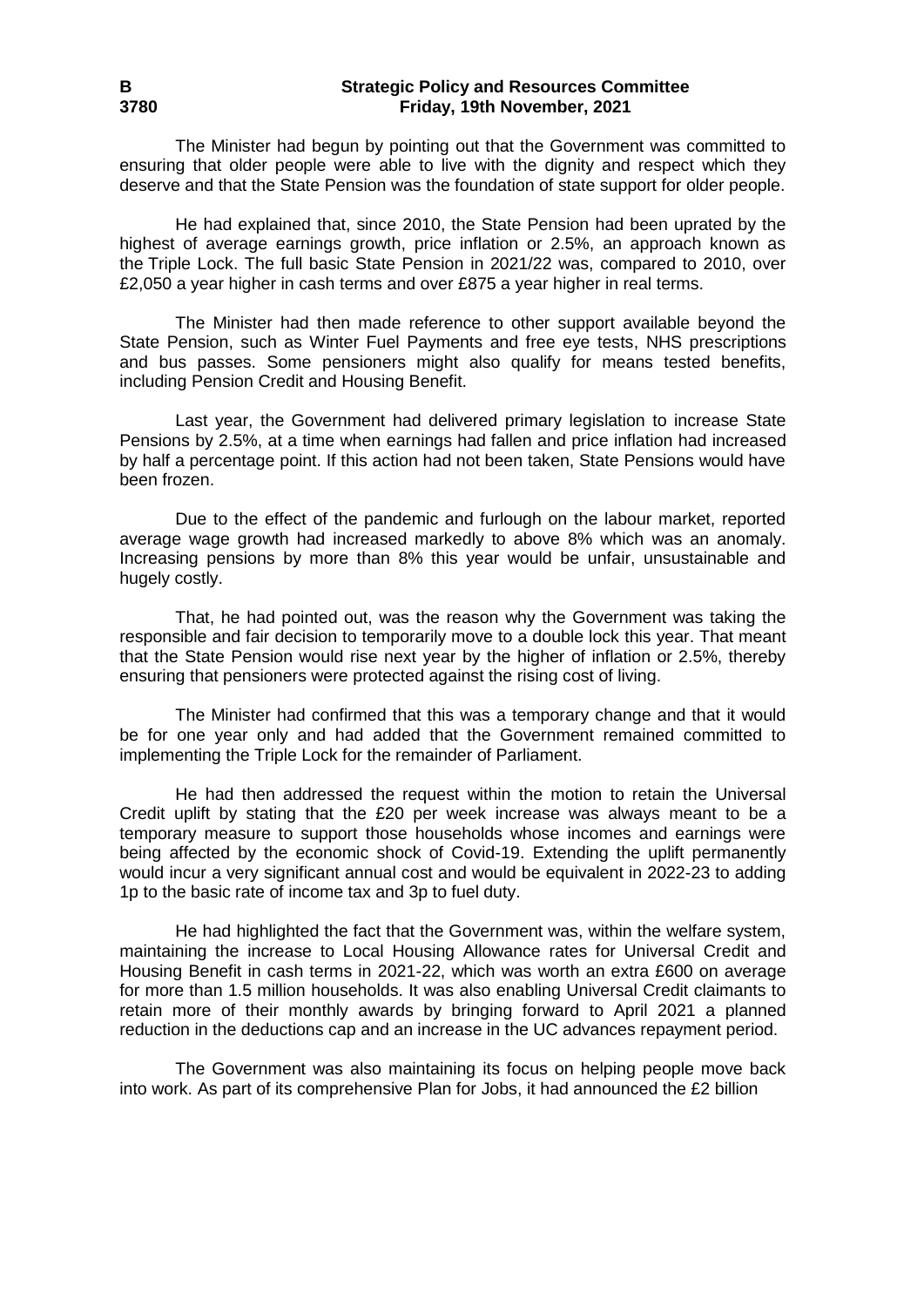### **Strategic Policy and Resources Committee B Friday, 19th November, 2021 3781**

Kickstart scheme, which would create hundreds of thousands of new, fully subsidised jobs for young people, and the new three-year Restart programme, which would provide intensive and tailored support to over one million unemployed Universal Credit claimants across England and Wales and assist them in finding work.

The Minister had added that the Budget had built on this work by making an additional £126 million available for traineeships in England, increasing the payments for employers who hire new apprentices between April and September 2021 and establishing a £7 million flexi-job apprenticeships fund to enable apprentices to work across different employers, which had been launched in August 2021. The National Living Wage had also been raised in April, to ensure that the lowest paid workers continued to receive pay rises.

The Committee noted the response.

#### **Motion: NHS Pay – Response from Minister of Health**

The Committee was reminded that the Council, at its meeting on 1st September, had passed the following motion, which had been proposed by Councillor Matt Collins and seconded by Councillor Michael Collins:

"This Council notes with concern the 3% pay offer set to be made to health workers. This offer falls way short of satisfying the health unions' demands for a substantial pay uplift.

Our health workers deserve a real pay increase for their efforts throughout the pandemic. A 3% pay increase is only 1% above the UK inflation rate and is not nearly enough recognition for health staff and their efforts in these difficult times.

The Council notes that this offer comes at a time when health workers are under considerable strain, with Northern Ireland currently struggling with one of the highest Covid-19 death rates across the world.

The Council also notes with concern the recent reports of understaffing in our health service, with 1,800 nursing positions currently vacant in the North, while a further 1,000 vacancies exist in the social work and domiciliary care sector.

In order to retain a vibrant and world class health service, we must reward staff for the vital work which they carry out. Pay disparity with other jurisdictions has left many seeking employment elsewhere and low pay has contributed to staff resigning from the profession altogether.

The pandemic has shown how vital our health service is. Yet many NHS staff still suffer poverty wages and continue to be paid less when compared with other regions in the UK.

The Council resolves to write to the Health Minister, Robin Swann, calling upon him to refuse to bring forward the 3% pay offer, urging him, alongside the First and Deputy First Ministers, to lobby the British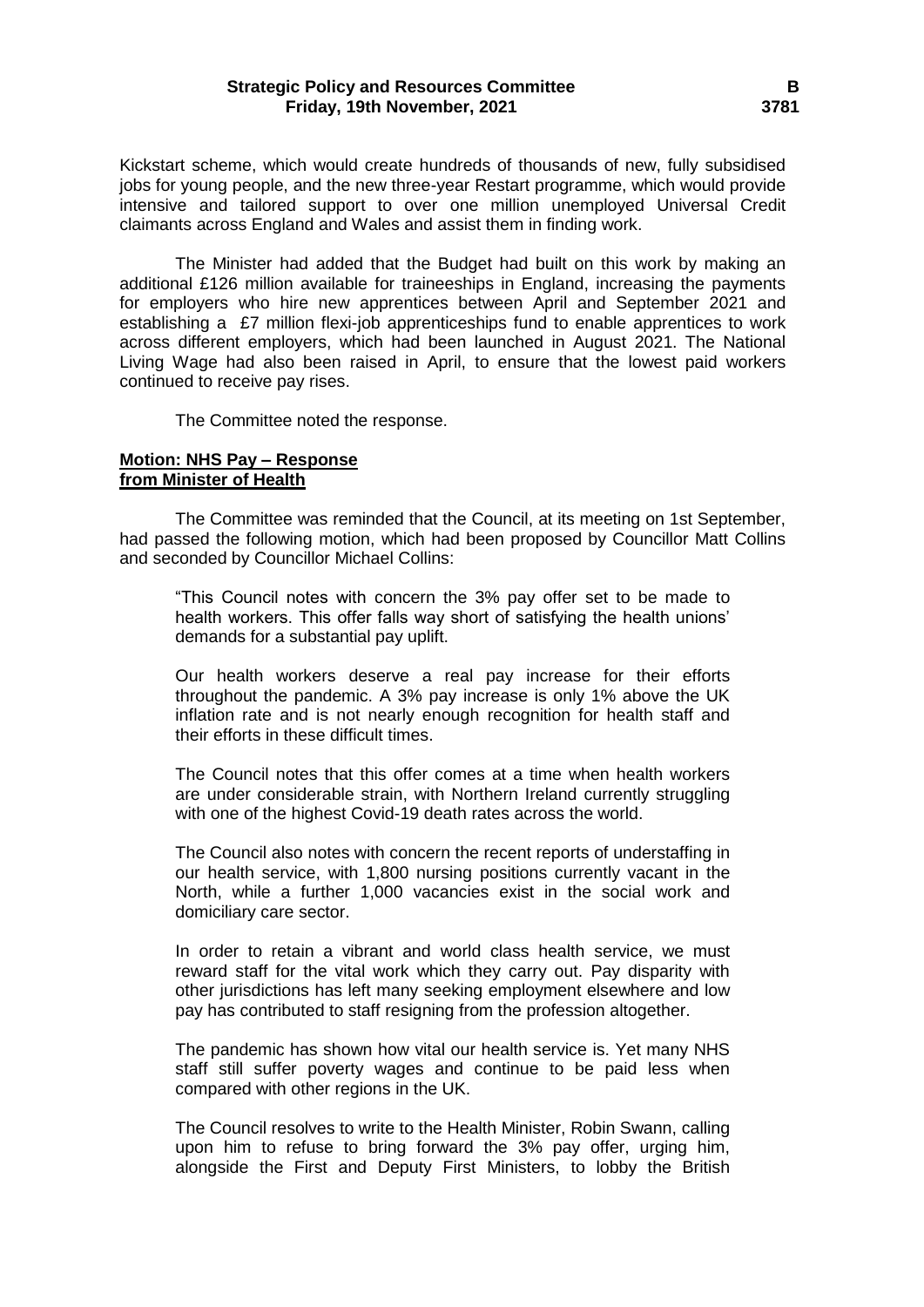# **B Strategic Policy and Resources Committee 3782 Friday, 19th November, 2021**

Government to award a substantial offer and asking him to bring forward proposals on safe staffing.

The Council also resolves to convene a cross-party meeting with Political Parties in Belfast City Council and Trade Unionists in the Health service, to discuss the urgent need for a more substantial pay uplift for NHS staff, and the practical steps which can be taken to achieve this."

The City Solicitor drew the Committee's attention to a response which had been received from Mr. Robin Swann MLA, Minister of Health.

The Minister had begun by stating that the Department of Health was in receipt of the 34th NHS Pay Review Body Report and the 49th Report of the Review Body for Doctors' and Dentists' Remuneration, both of which recommend a 3% uplift in the salaries of relevant staff from April, 2021. He had already written to Trade Unions to confirm that he had fully accepted the pay recommendations set out in those reports.

The Minister had pointed out that the funding held by his Department did not go far enough to meet the recommendations of the Pay Review Bodies. Furthermore, the Treasury had confirmed that it would not be providing any additional funding for the pay uplifts to NHS England. As a result, there would be no additional funding coming to Northern Ireland through the Barnett Formula for these awards.

The Minister had concluded by stating that he had written to the Minister of Finance, who had indicated that he would support his request for Executive in-year monitoring to help fund the recommended uplifts for this year via the October monitoring round.

The Committee noted the response.

### **Governance**

# **Change of Date of Council Meeting – January, 2022**

The Committee approved the change of date of the Council meeting in January from Tuesday 4th to Monday 10th, with proceedings to commence at the usual time of 6.00 p.m.

### **Schedule of Meetings 2022**

The Committee approved the following schedule of meetings for 2022, with all meetings to commence at 9.30 a.m.:

- Friday, 14th January (Rate setting, if required)
- Friday, 21st January
- Friday, 18th February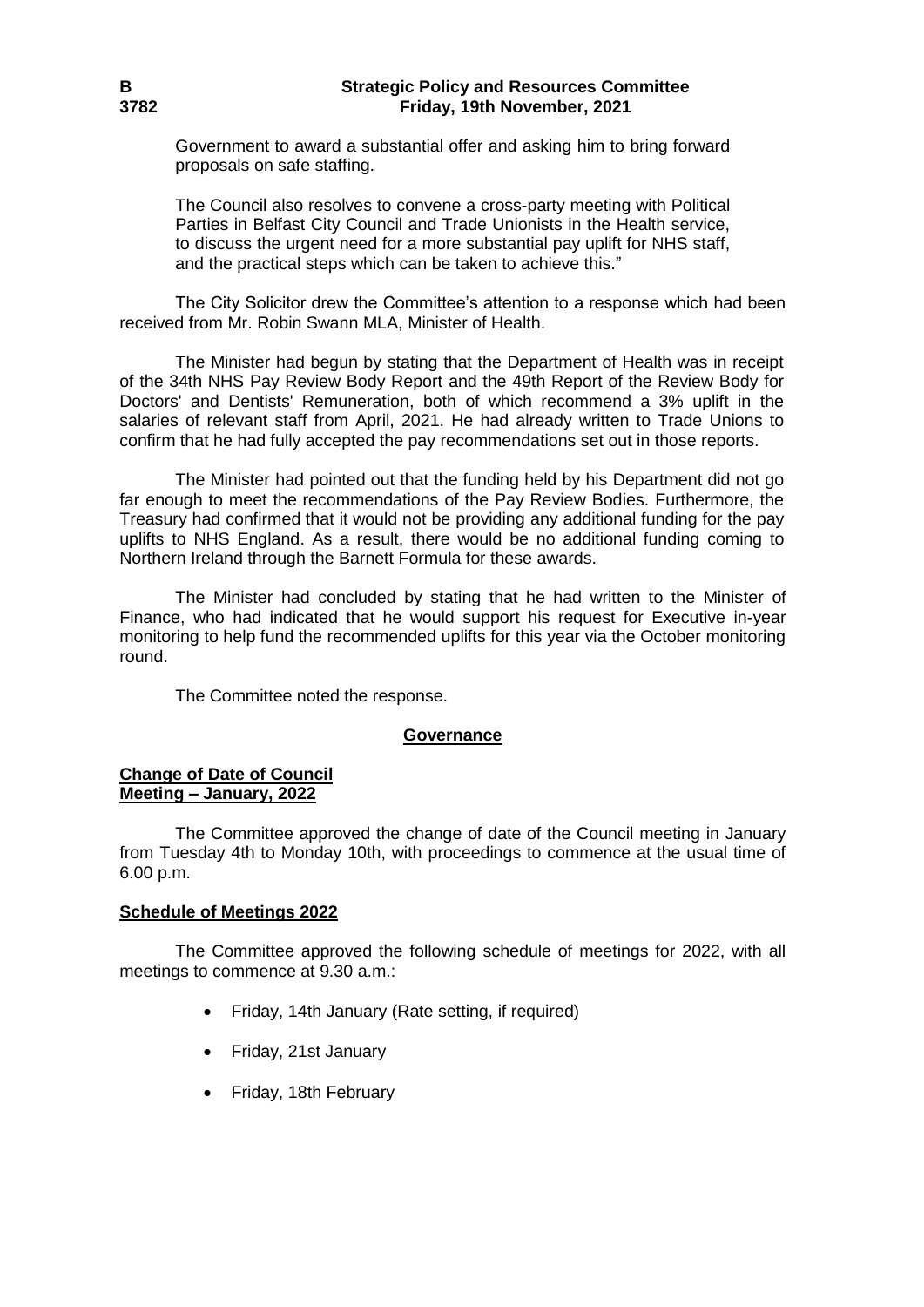- Friday, 25th March
- Friday, 15th April
- Friday, 20th May
- Friday, 17th June
- Friday, 19th August
- Friday, 23rd September
- Friday, 21st October
- Friday, 18th November and
- Friday, 16th December.

The Committee agreed to refer to the Party Group Leaders a request from a Member to move the monthly meeting of the Council on 1st July to another date in those years in which it would coincide with commemorative events taking place within the City, which some Members might wish to attend.

### **Belfast Agenda/Strategic Issues**

# **Update on Urban Innovation Programme**

(Mrs. D. Colville, City Innovation Manager, attended in connection with this item.)

The Committee considered the following report:

# **"1.0 Purpose of Report/Summary of Main Issues**

**1.1 To seek approval for a number of new Smart Belfast initiatives and to provide an update on the work currently underway to review and refresh the Smart Belfast Framework – (to be known as the Urban Innovation Framework) and plans for engagement on that framework with Members and city stakeholders.** 

### **2.0 Recommendations**

- **2.1 The Committee is requested to:**
	- **1. note the work underway on a refreshed Urban Innovation framework (2022 to 2027);**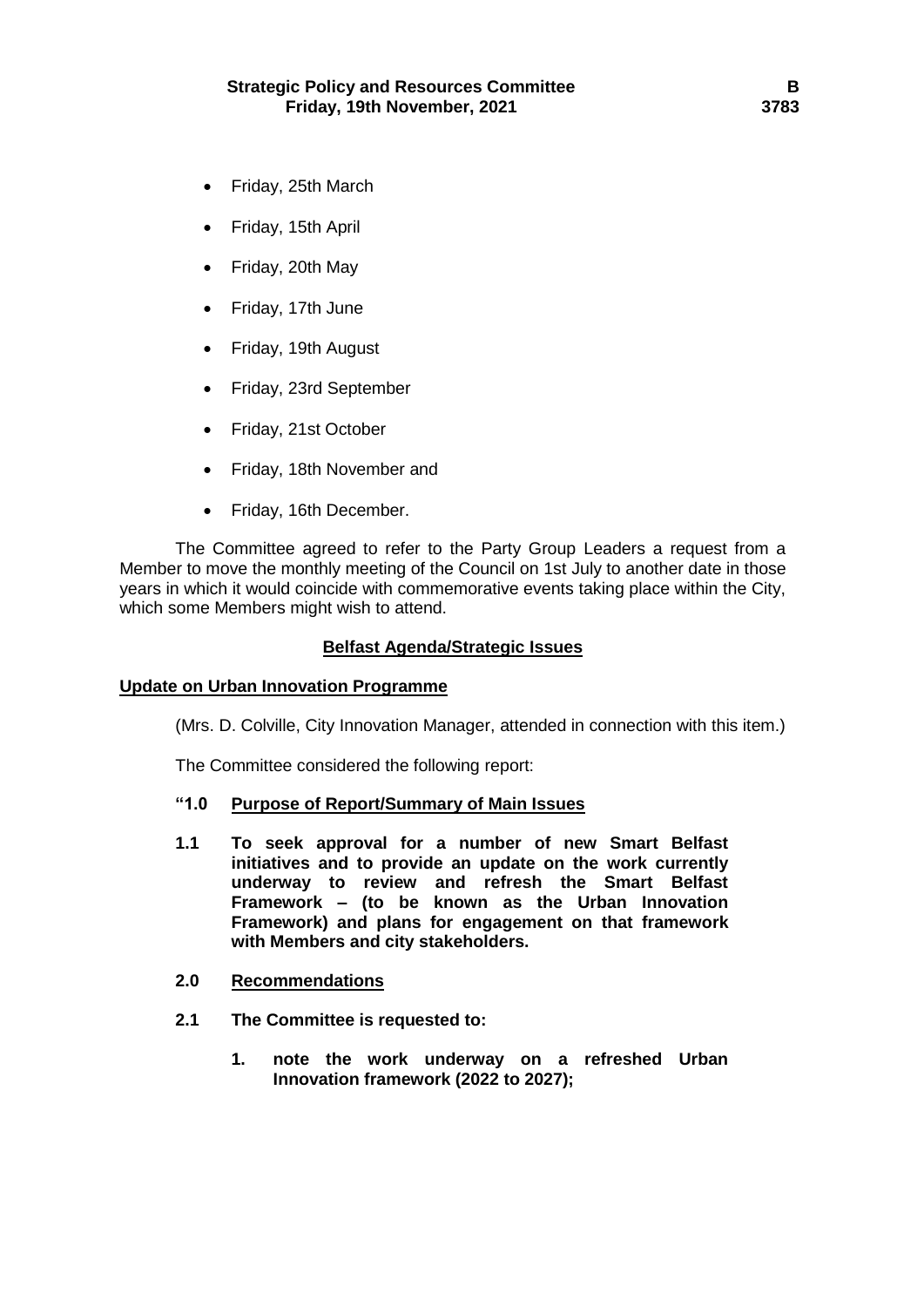- **2. note the work underway to develop a £30 million Belfast Region City Deal business case to stimulate investment in advanced wireless infrastructure;**
- **3. grant retrospective approval for a Council-led partner application to the Dept. for Digital, Culture, Media and Sport (DCMS) for a £500,000 Digital Connectivity Infrastructure Accelerator pilot; and**
- **4. note the Council's participation in a £400,000 programme with the city of Sejong to develop approaches for international procurement of innovation.**
- **3.0 Main Report**

# **Smart Belfast Framework Refresh**

- **3.1 Over the past four years, the Council's Smart Belfast programme has encouraged city institutions together on maximising the potential of urban innovation to help tackle major urban challenges while at the same time helping to grow our economy.**
- **3.2 Developed and managed by the Council's City Innovation team, Smart Belfast has attracted over £10 million of investment to Belfast and delivered a range of successful projects with industry, SMEs and our universities. Furthermore, the Smart Belfast approach directly contributed to the design of the £120m Digital pillar of Belfast Region City Deal. And its concept of collaborative urban innovation has shaped the ambition and programme of the city's new innovation partners – Innovation City Belfast (ICB).**
- **3.3 The development of a refreshed Urban Innovation framework is being developed in a changing strategic environment that includes the implications of Covid on the future of the city and its economy and the Council's commitment to addressing the climate emergency. It also sits against a backdrop of the establishment of ICB, the city deal and the opportunities they represent. The aim of the updated framework will be to identify how emerging technological innovation can best contribute to addressing the many urban priorities and challenges that Belfast now faces and lays out the plans for a Smart District within the city to trial and test new ways of working and delivering services.**
- **3.4 The City Innovation Team is currently completing a draft framework which will be presented to Members at the December SPR Committee meeting. Alongside the development the team is delivering a 2-phase approach to an engagement and consultation programme to ensure**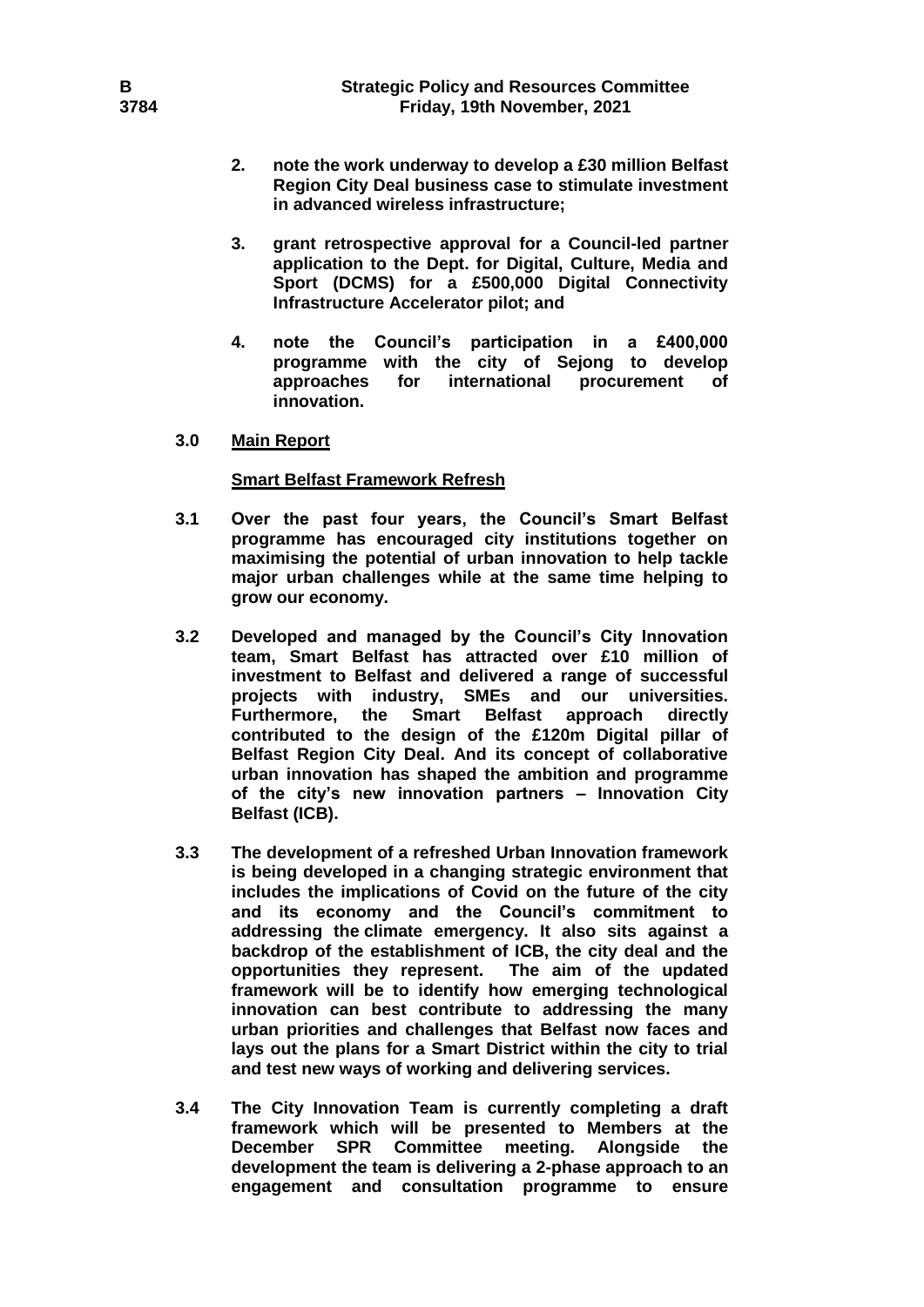**Members and city stakeholders have the opportunity to inform the framework and its programme of work. Phase 1 is focussing on Members, our 2 Universities and the Belfast Met, public sector departments and industry as the key stakeholders required to make the innovation ecosystem work across the city. Phase 2 will be the delivery of a citizen programme to build capacity to co create and co design the future programmes and projects.**

### **Stimulating Advanced Wireless investment**

- **3.5 As part of the Belfast Region City Deal Digital programme, the Council is leading on the development of a £30 million proposal aimed at stimulating greater investment in advanced wireless connectivity. The initial geographical focus for investment is the Smart District and central core of the city – but with the aim of creating a successful model that can be scaled to the wider city and region.**
- **3.6 The strategic case for the wireless investment is based on the analysis that the region's innovation, economic and societal ambitions would be greatly enhanced by the widespread availability of next generation wireless connectivity. UK Government's position is that such connectivity is going to be the backbone for areas such as advanced manufacturing, the creative industries, urban mobility, climate adaptation, etc. However, the Government's analysis is that, due a number of barriers, there are likely to be delays in reaching this level of widespread wireless connectivity over the medium term. The development of the proposal for BRCD funding seeks to address a number of these barriers and stimulate more rapid private sector investment.**
- **3.7 The proposal is being facilitated by independent industry consultants, Real Wireless who have now finalised a threemonth techno-feasibility study. Based on the positive findings of this study, Real Wireless are now working with Council and its city and regional partners to develop a project business case. A draft of this business case will be presented to Members in February 2022 prior to final submission to BRCD Executive Board and then to the Department for Economy.**

### **Digital Connectivity Infrastructure Accelerator (DCIA) Pilot**

**3.8 In a related strand of work, the Dept. for Digital, Culture, Media and Sport (DCMS) has launched a £4 million competition for local councils and regional authorities aimed**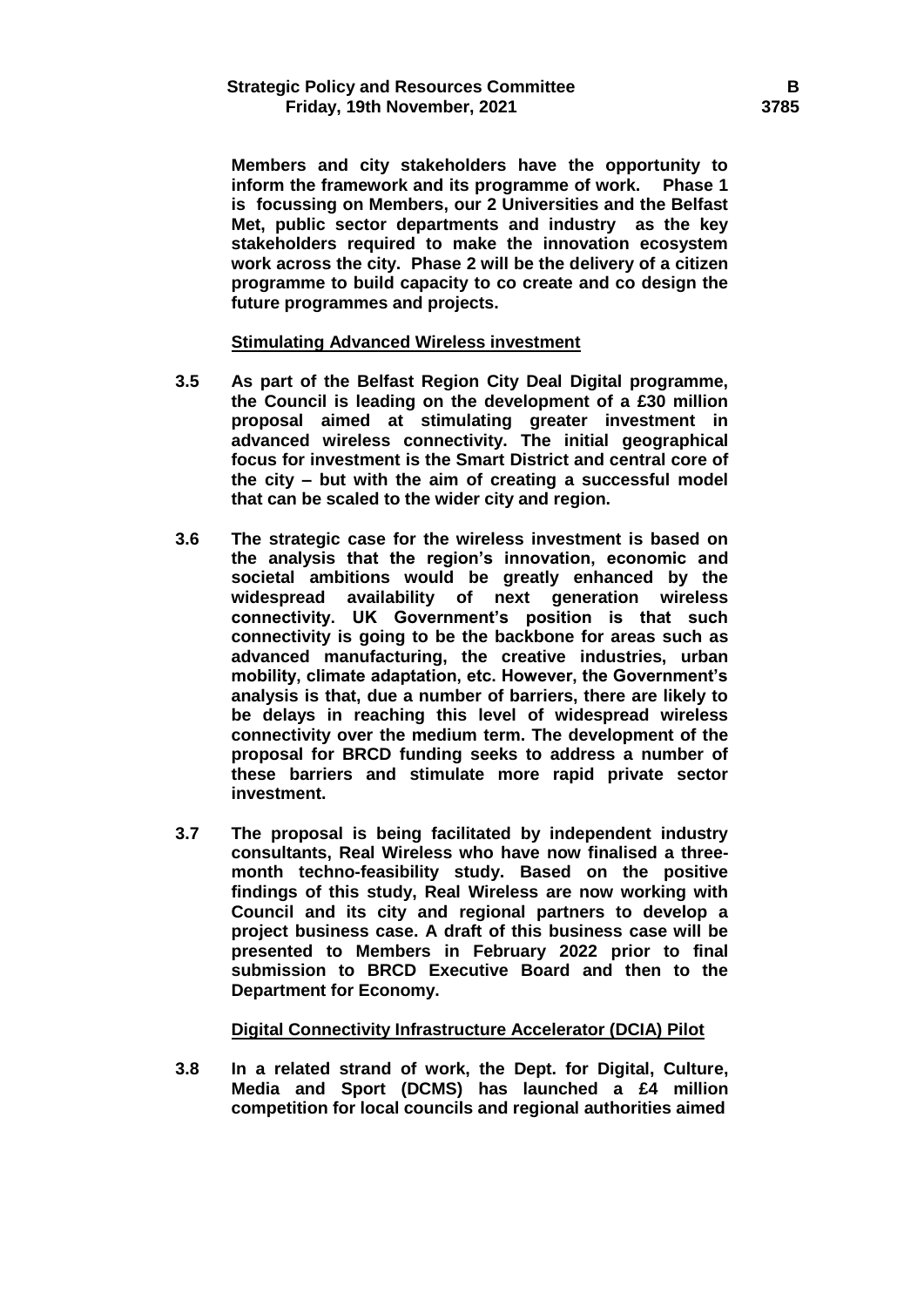**at mapping public assets that are needed to support the UK's wireless ambitions. (Public assets such as rooftops, street-poles, spare land could all be utilised to support the faster deployment of wireless networks.)**

- **3.9 DCIA will make up to £500,000 available to each participating city for a one-year pilot commencing in January 2022. It will assist partners in mapping the relevant assets and developing the policies and procedures to support easier access to them by the wireless industry.**
- **3.10 The Council wishes to lead on a £500,000 bid to the programme (closing date is 18th November 2021) with partner support from Land and Property Services (Ordinance Survey NI), Lisburn and Castlereagh, Ards and North Down, and Antrim and Newtownabbey Borough Councils, the Department for Infrastructure and the Department for the Economy.**
- **3.11 The expectation is that the learning from the pilot will support local councils regarding the policies and procedures in relation to asset management and planning; and will directly inform the development of our Advanced Wireless proposition to the City Deal described in the item above.**
- **3.12 Given the short timeframe (closing date for applications 18 November) and the complexity of a multi-partner bid, Members are asked to retrospectively approve a Council led submission to the programme. And retrospectively approve the commissioning of consultants, Perform Green, to support partners on development of the bid.**

**Accelerating Research and Innovation between UK and Global cities**

**3.13 The Council's City Innovation team have been working with Connected Places Catapult on a £400,000 proposal to the Department for Business Energy and Industrial Strategy (BEIS) to develop pilots that will generate opportunities for bilateral trade and investment in innovation between the UK and other global cities. Belfast has been offered the opportunity to link with Sejong, South Korea's leading 'Smart City'. Established in 2008 its population has grown to over 200,000 and is expected to double again in the next decade. It is associated with significant world-leading technologies and industries and offers Belfast companies the opportunity to build their experience in international trade and to tap into global leading innovative technologies.**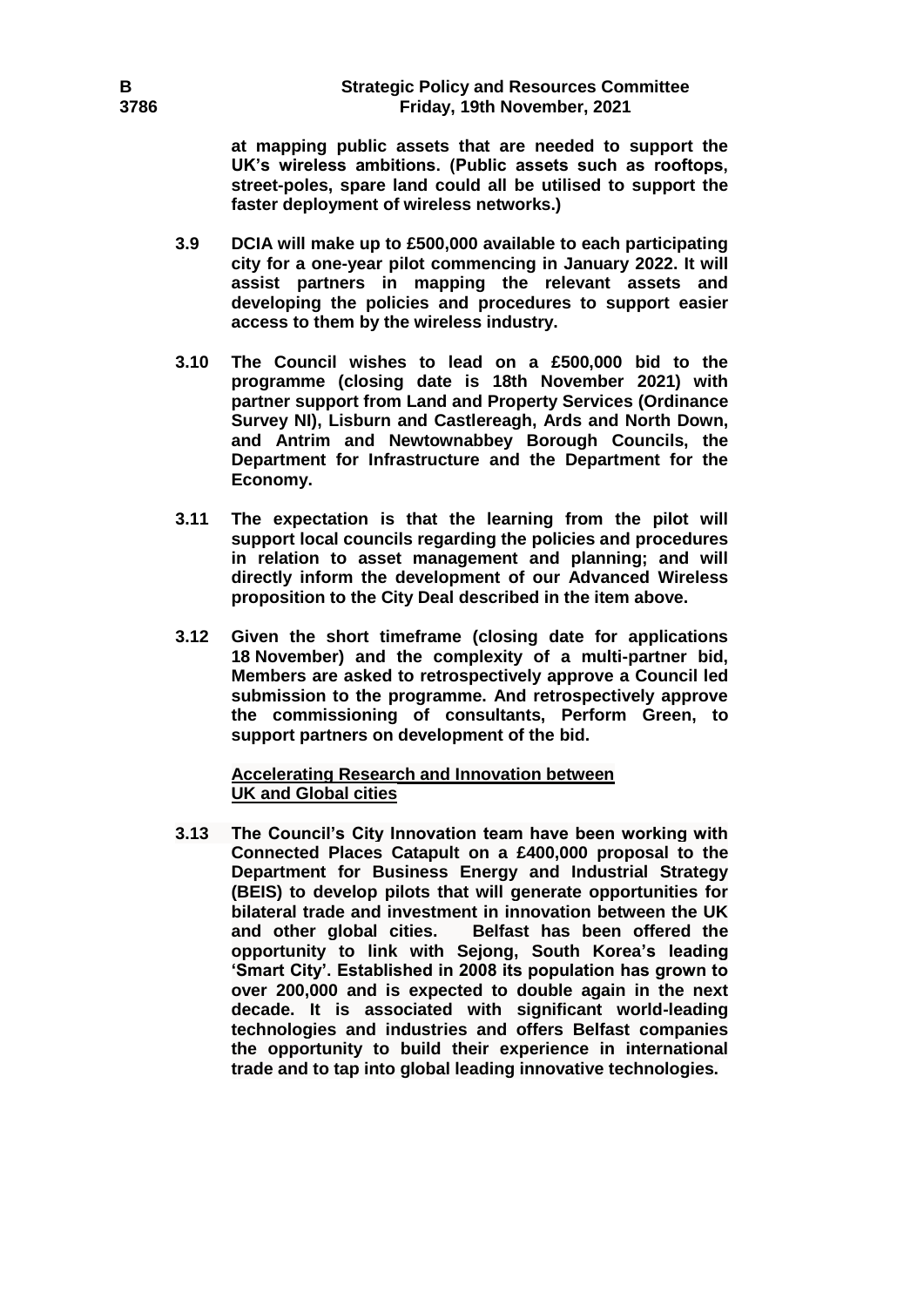- **3.14 As part of the programme, we will develop a common best practice playbook for innovative procurement aimed at supporting SMEs between Belfast and global cities to accelerate commercialisation and routes to market for research and innovation.**
- **3.15 Working with Connected Places Catapult (CPC), the UK Science and Innovation Network (SIN), and Innovate UK, the programme builds on Smart Belfast programme's experience in such areas as Small Business Research Initiatives, Collaborative Growth Networks and Collaborative Innovation Agreements.**
- **3.16 The city will also deliver a £200,000 challenge competition to encourage local SMEs to provide an opportunity for their innovative ideas and products to be exported to the other city. The practical learning of this element will inform and be informed by the emerging playbook. Led by the City Innovation Team local Belfast partners include the Economic Development Team, Invest NI, dept for Economy and our two local universities.**
- **3.17 Regular senior level meetings are being scheduled with Belfast and Sejong to explore further the opportunities for collaboration on areas and projects of interest such as zero carbon, marine, automotive and aerospace and knowledge sharing on reg tech and regulatory sandboxes. An MOU will also be developed between the cities to set out expectations and joint ways of working for the pilot programme.**

### **Financial and Resource Implications**

**3.18 The maximum £29,600 budget to commission consultants to support the DCIA has been identified in the existing City Innovation team budget.** 

### **Equality or Good Relations Implications / Rural Needs Assessment**

**3.19 None."**

The Committee adopted the recommendations.

### **Review of Belfast Agenda (Engagement Findings and Bringing Focus to Delivery)**

The Director of City and Organisational Strategy submitted for the Committee's consideration the following report: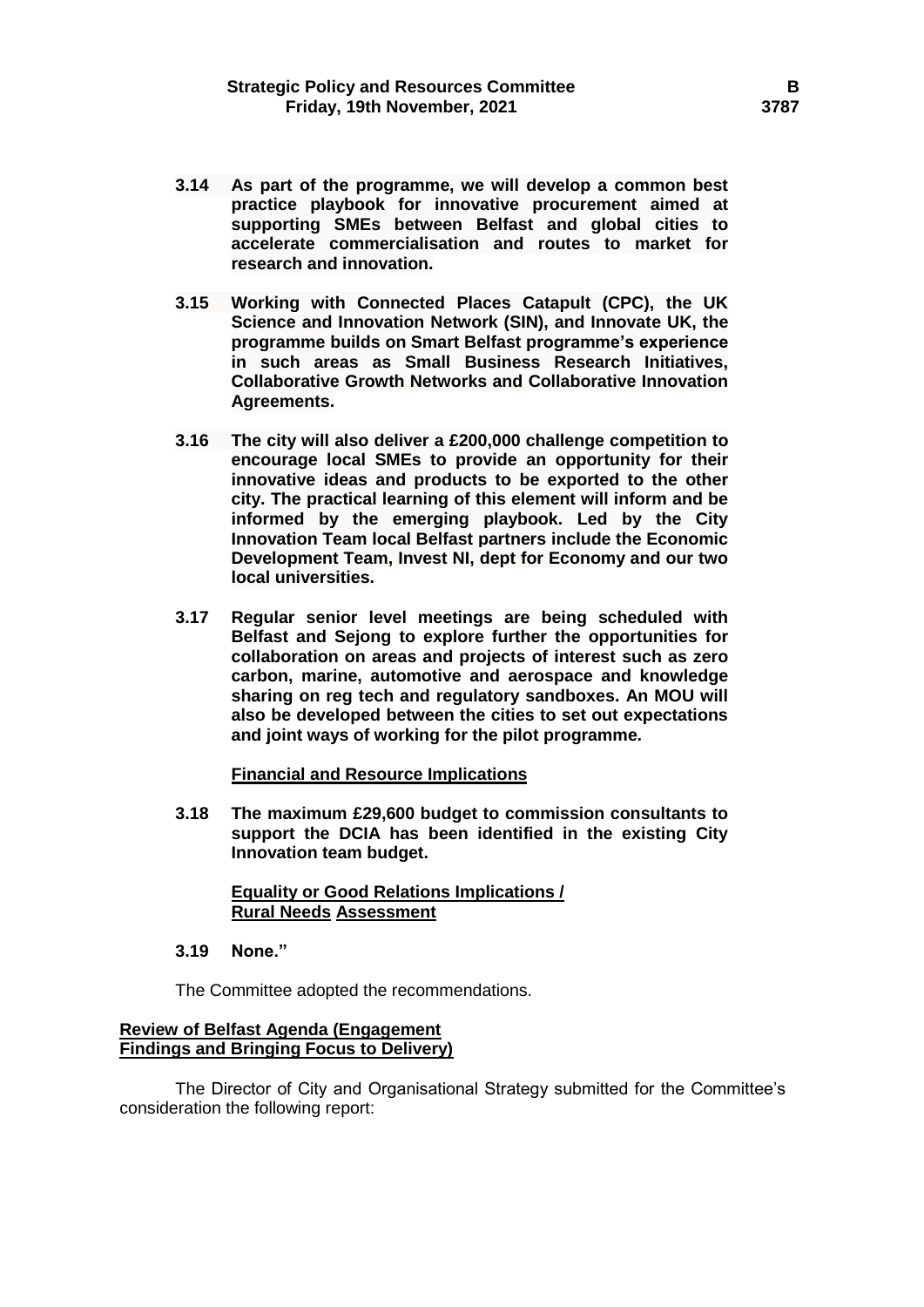# **"1.0 Purpose of Report/Summary of Main Issues**

**1.1 The purpose of this report is to update the Committee on the emerging findings from the Continuing the Conversation engagement programme to date and outline the proposed approach for taking them forward during the next stage in the review of the Belfast Agenda which seeks to co-design underpinning delivery plans with a focus of collaborative gain.**

# **2.0 Recommendations**

- **2.1 The Committee is asked to:**
	- **i. consider the emerging findings and recommendations from the initial phase of the Continuing the Conversation Engagement programme outlined in section 3.7;**
	- **ii. note the proposed approach, structure and timeline for the development of the refreshed Belfast Agenda Strategy document and supporting four-year Delivery Action Plans in section 3.8;**
	- **iii. note the plans for continued Elected Member engagement, including the date and time for the forthcoming meeting of the All-Party Working Group on Community Planning, detailed in section 3.9; and**
	- **iv. note the delivery and timetabling for the 2021 Belfast Residents' Survey.**

# **3.0 Main Report**

- **3.1 The Committee, at its meeting on 18th June, received a report on the Continuing the Conversation engagement programme, the initial phase of which revisited the priorities to deliver the vision, outcomes and ambitions in the Belfast Agenda, seeking stakeholder views on what the Community Planning Partnership (CPP) should focus on over the period 2022-26.**
- **3.2 A range of engagement tools were utilised including an online survey, call for evidence, idea generation and comments and suggestion tool. It was recognised that the lockdown highlighted and intensified the digital divide that exists within the city and as a result shorter paper-based surveys were developed and distributed by Libraries NI across the network of 18 libraries in the Greater Belfast area**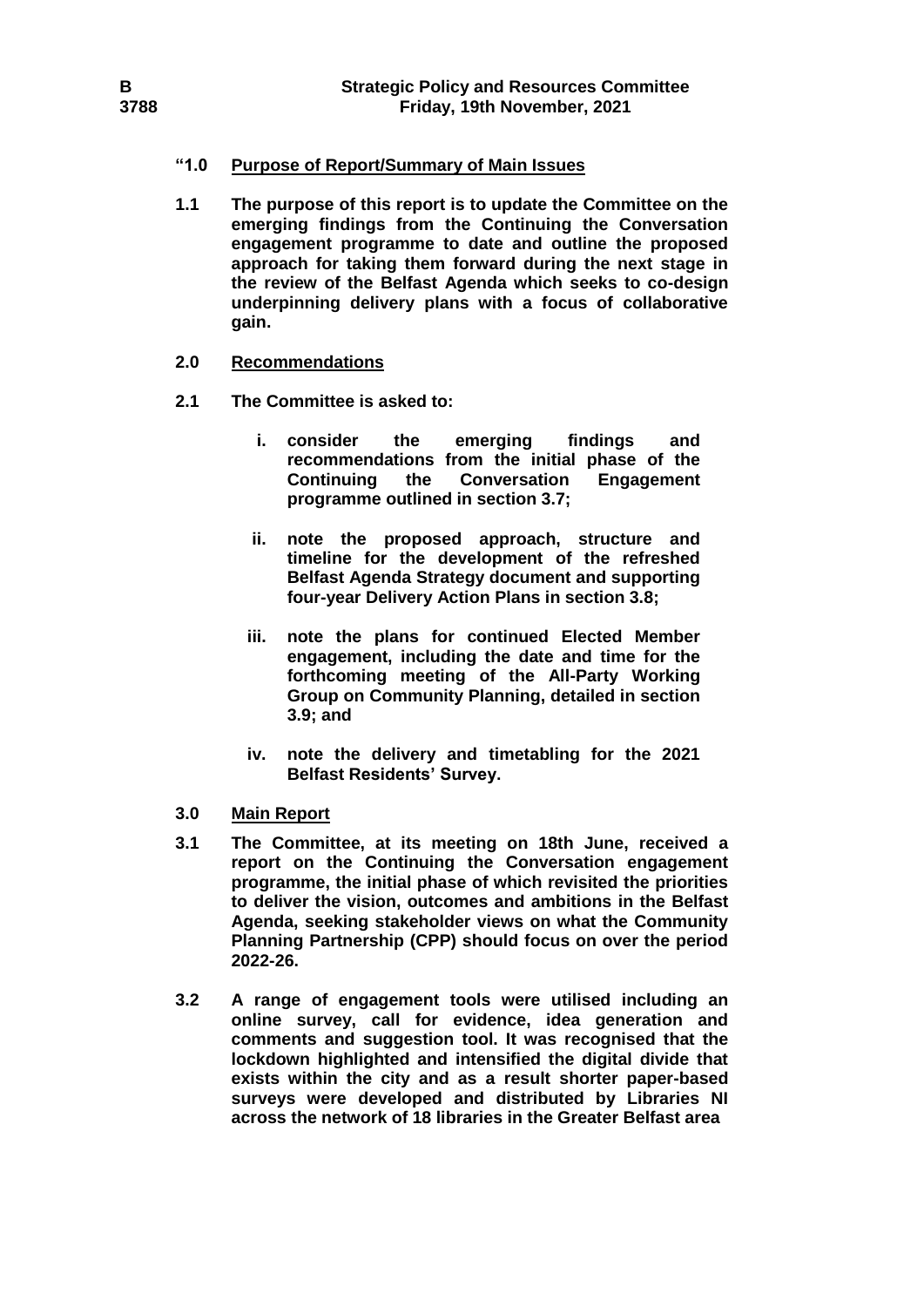**and the council's 28 community centres. The views of communities were obtained via five independently facilitated workshops sought to understand what the priorities looked like in all areas and for all communities in Belfast.** 

# *Feedback from Engagement Workshops*

**3.3 A total of 130 participants from 63 organisations attended the events and told us what the priorities meant for them and their community. The workshops also provided an opportunity to check that the long-term vision and outcomes are still relevant and meaningful. Participants were asked to respond to a simple poll and provided clear support that these should remain unchanged.**

**Responding to the question, 'Are the vision and outcomes still very relevant, fairly relevant, or no longer relevant', 57% felt they were still very relevant, 40% felt they were fairly relevant and 3% of respondents felt that the visions and outcomes are no longer relevant.** 

**The main substantive discussion of the workshops focussed on the priority themes which had been introduced and explained during the session. The discussion was structured in two parts, asking participants questions on the priorities and what they mean for their communities. Feedback from participants suggests that the emergent priorities are a valid framework to progress to the action planning phase; although some proposed priorities that they felt were missing, or highlighted areas which they felt needed to be made a priority in its own right. Additionally, feedback was received on underpinning considerations, the community planning process, implementation, evaluation, and governance.** 

# *Feedback from Online and Paper-based Surveys*

**3.4 A subgroup of CPP partners agreed a survey instrument to enable stakeholders including the wider public to provide more detailed views on the vision, outcomes and priorities. The online survey received 50 responses, which ran from 09 June until 30 September 2021. Almost 7 out of 10 people agreed or strongly agreed with the current vision. Respondents also agreed that our outcomes are broadly correct (ranging from 53% to 72%). However, given the written comments, it would appear that some people based their opinion on how well they felt Belfast was meeting these outcomes as opposed to their relevance.**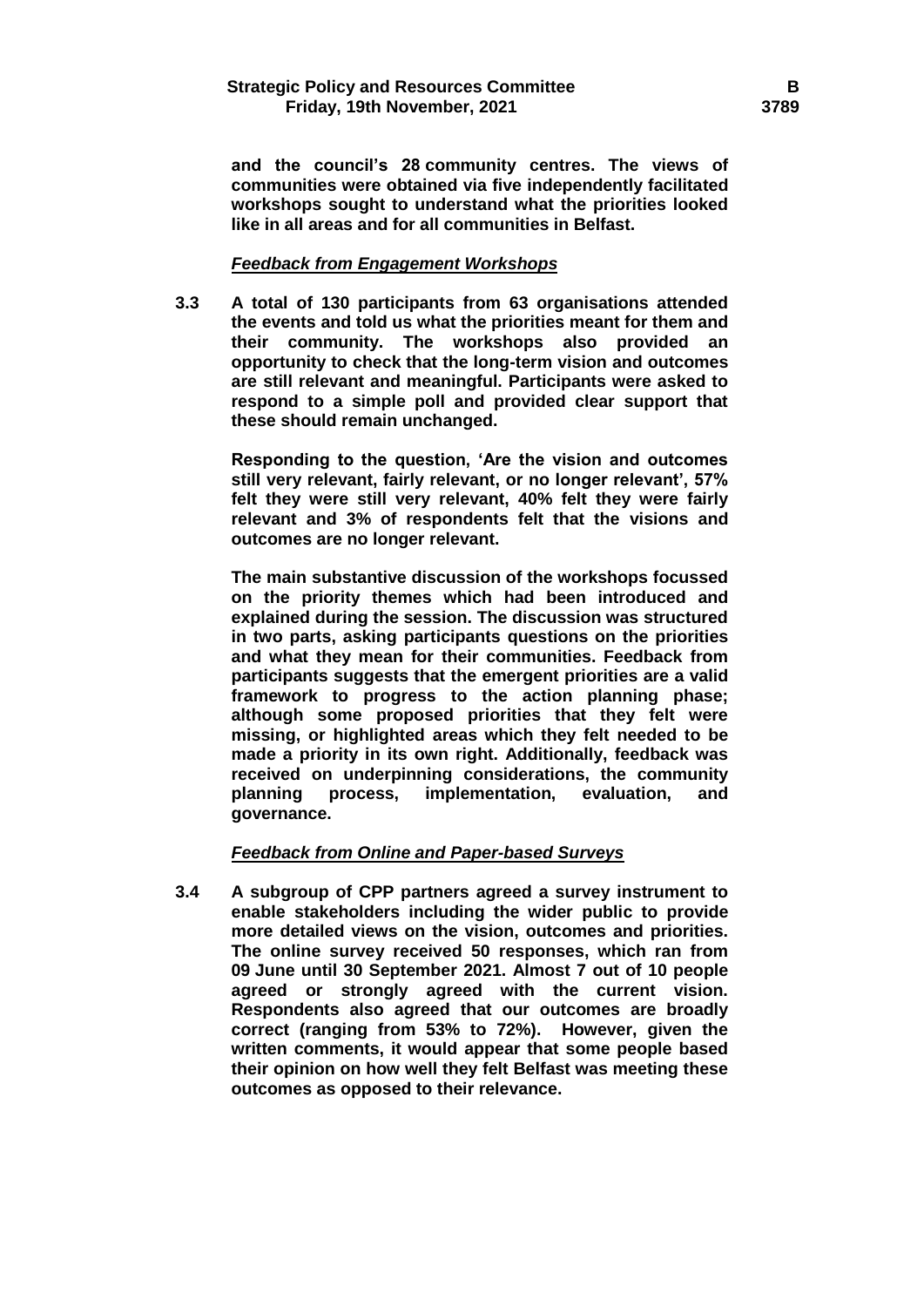### **B Strategic Policy and Resources Committee 3790 Friday, 19th November, 2021**

**Respondents were further supportive of the proposed priority themes with high levels of agreement (ranging between 72% and 87%) that these themes should be the areas of focus for community planning during the period 2022 -26. The chart below depicts the percentage of respondents who either agreed or disagreed with these priorities. Analysing the strength of opinion, the priorities which attracted the highest levels of agreement included Health Inequalities, Economic Recovery and Employability and Skills.**

# To what extent do you agree or disagree with the following priority themes



**A total of 385 completed paper-based surveys were received from libraries (214) and community centres (171). This channel provided a more limited opportunity for the public to provide in-depth views, however it provided an opportunity to capture the public's perception of the long-term vision and outcomes and was also an effective means of capturing further views of the individual priorities. Over 75% of respondents (n=364) agreed with the current vision for Belfast; and 81% of respondents (n=368) agreed that the current outcomes are still relevant. Similar to the survey on Your Say Belfast, the majority of respondents agreed with and supported the identified priorities.**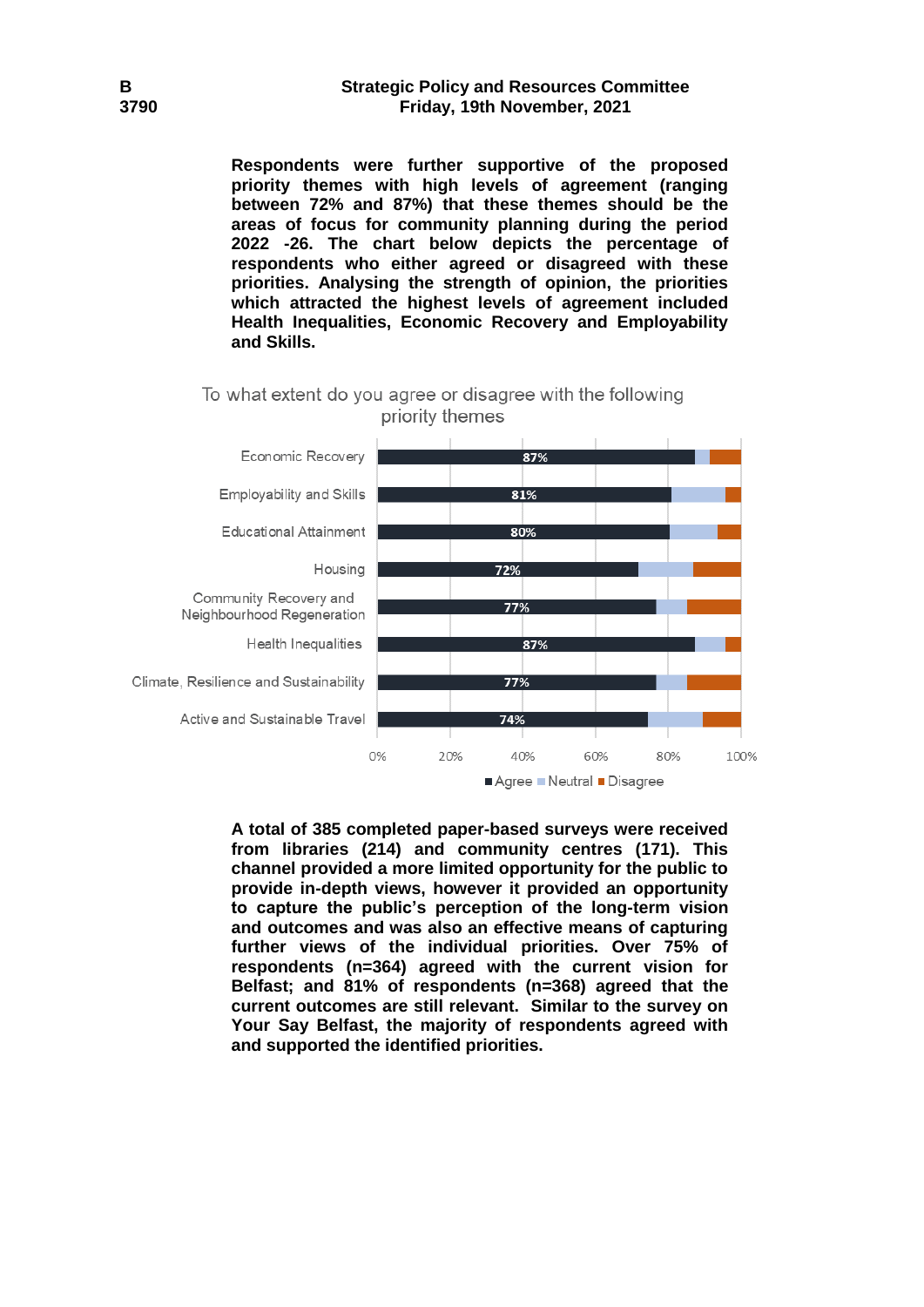# **Strategic Policy and Resources Committee B Friday, 19th November, 2021 3791**



Do you agree or disagree that the following priorities should be priorities for the next 4 years?

**Again, most respondents to the paper-based surveys agreed that Health Inequalities, Economic Recovery and Employability and Skills were the top-ranking priorities. The strongest level of support (i.e. the percentage of respondents who strongly agreed) were for the Housing priority.**

# **3.5 Call for evidence**

**A range of information was received as part of a call for evidence, including:** 

- **A 10x Economy, Northern Ireland's Decade of Innovation (Department for Economy)**
- **A Fair Start, Final Report and Action Plan (Expert Panel on Educational Underachievement in Northern Ireland)**
- **Equality Can't Wait / Build Homes Now! Campaign (PPR)**
- **Looking to the Future (Healthy North Belfast)**
- **Belfast: A Learning City, Holyland and Wider University Area Strategic Study (Louise Browne Associates)**
- **Reset for Growth, A report by the Belfast Innovation and Inclusive Growth Commission**
- **Building Resilience and Embedding Wellbeing in West Belfast Strategic Plan**
- **Correspondence from Lower Oldpark Community Association**
- **Correspondence from West Belfast Partnership Board**
- **Belfast Agenda Board Workshop Reports**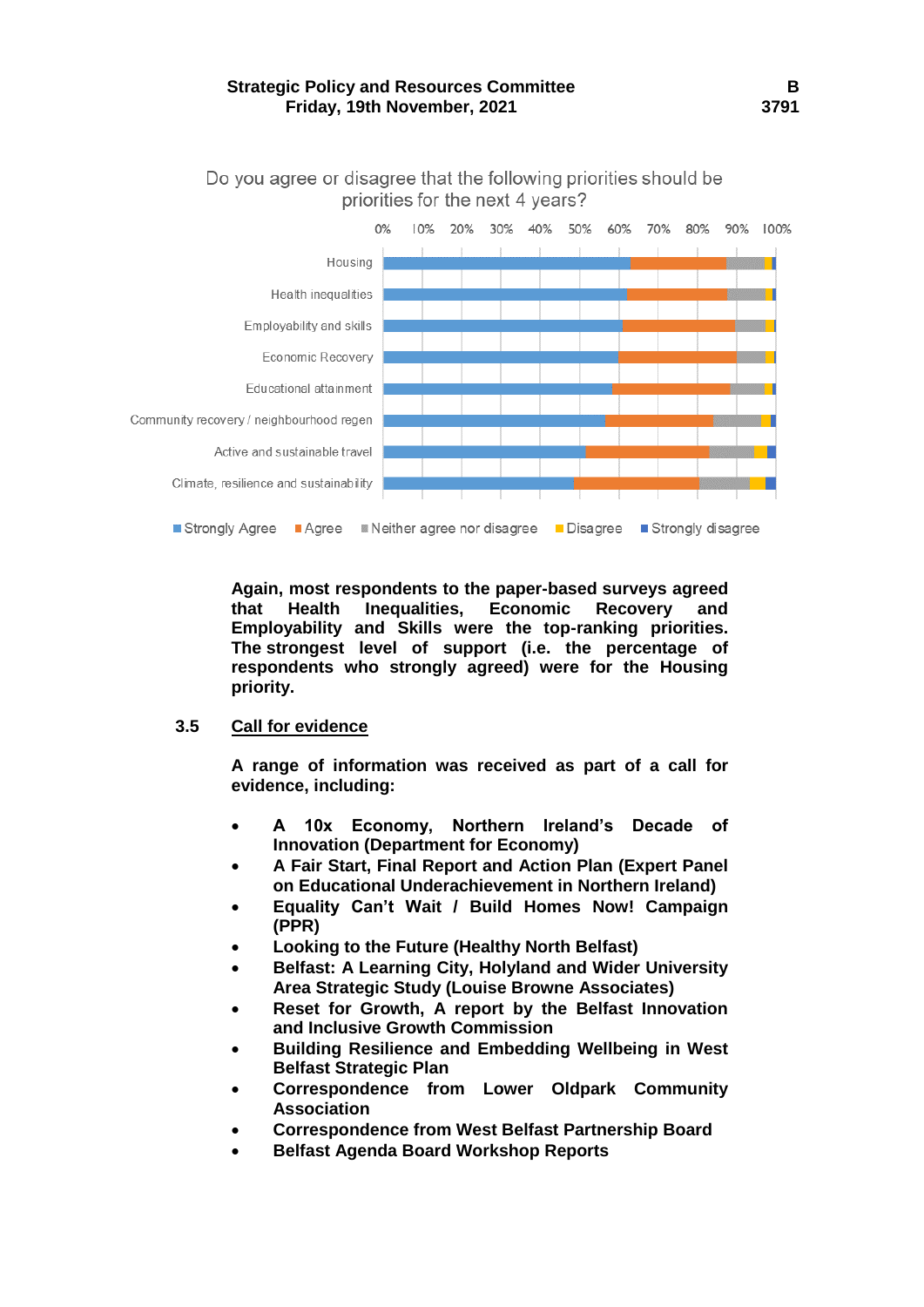**This information will be considered and addressed by convening leads, who will be responsible for leading the development of the supporting action plans (see section 3.8).**

# **3.6** *Specific Engagement with Older People and Children and Young People*

**The co-design subgroup identified older people, children and young people as specific cohorts to be directly engaged. Officers attended meetings of the Healthy Ageing Strategic Partnership (22/09/21) and the G6 / Greater Belfast Seniors Forum (12/08/21) and posed similar questions to those asked during the engagement workshops. The main findings are listed below:**

- **Addressing health inequalities and access to health services were cited as the most pressing issues for many older people, particularly the increasing waiting lists for non-Covid related operations and procedures.**
- **Loneliness and Isolation were highlighted as significant issues for older people in relation to access to the city centre and opportunities to reengage socially. It was felt that this had a direct impact on mental health.**

**In addition, community planning officers designed a programme of engagement to obtain the views of children and young people, using several interactive activities to help understand what matters most to them. These activities took place during late September and October to enable access to the school environment. Engagement events took place with training providers (Workforce Training, BCTNI), sports clubs (Tullycarnet FC, Grove Jujitsu, Belfast Phoenix Basketball Club) and schools (Hazelwood Integrated College, Belfast Model School for Girls, Strathearn School).** 

# **3.7** *Emerging Findings and Recommendations*

**Following analysis of all evidence captured during the engagement programme to date, a number of emerging findings include:** 

 **Terminology – Many respondents stated that many of the terms used in the consultation narrative and stated priorities needed further clarification. For example, many agreed that the definition of 'economic recovery' needs refined and questioned whether this was a desired outcome rather than a priority.**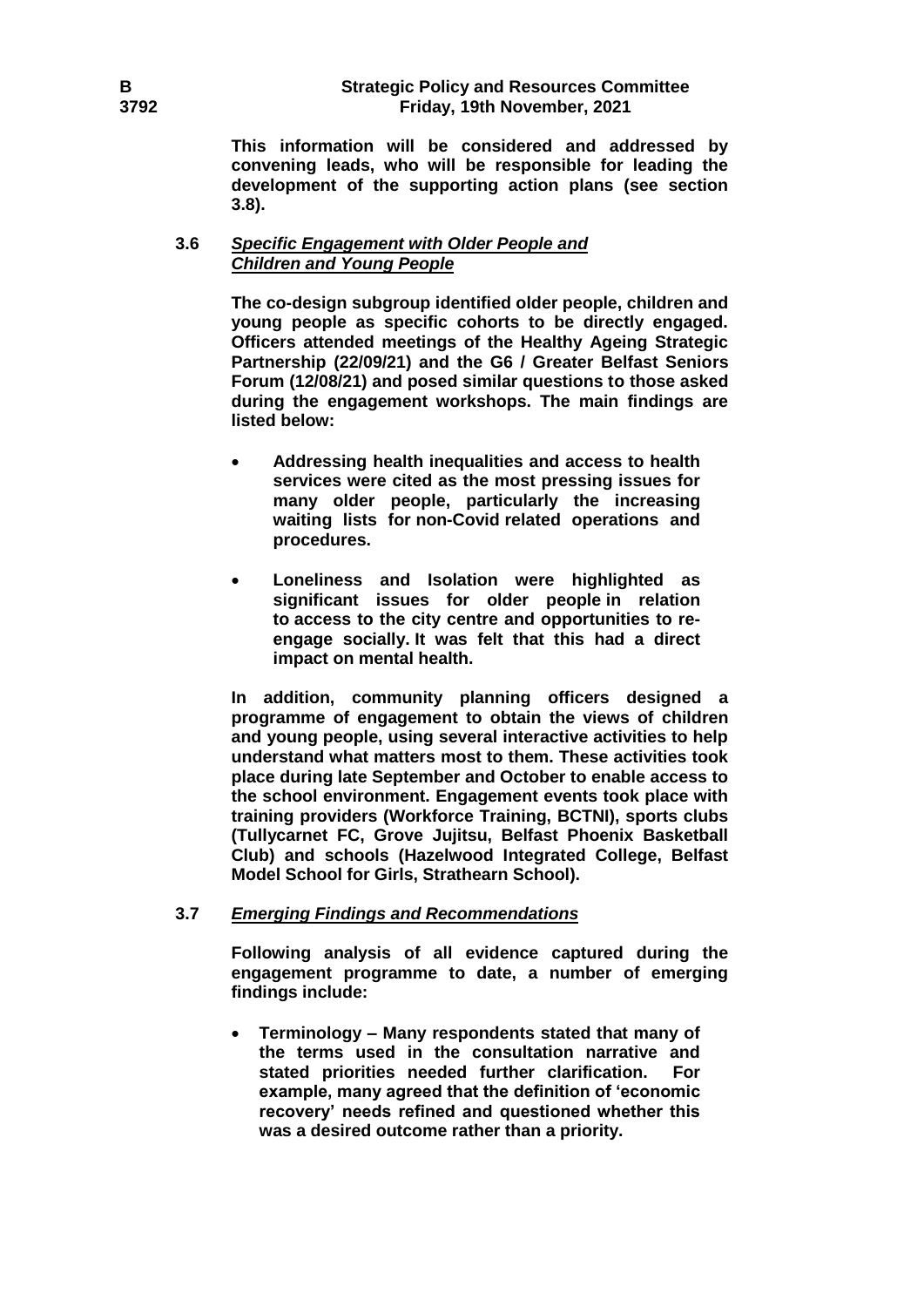- **Active and Sustainable Travel – Many stakeholders suggested that this issue was wider than just travel. Rather, it should be considered wider to incorporate the transport system and connectivity issues within the city.**
- **Community recovery and neighbourhood regeneration – Respondents also queried the definition of this priority theme, seeking clarification of what was trying to be achieved and how success would be measured. In addition, it was also suggested that regeneration could be a single citywide priority considered to address physical development, infrastructure, dereliction/ vacant sites.**
- **Addressing Poverty – Several participants expressed concern about families and older people who were struggling with poverty (e.g. food poverty, fuel poverty).**
- **Measuring Success – Many participants expressed a clear desire to develop targets and indicators in order to measure progress against the priorities.**

**It is recommended that each of the above findings are considered and taken forward by identified internal convening leads and in liaison with relevant partners. The emerging considerations, refinements and proposals will be brought back and considered by Members as part of phase 2 of the BA Review process. It is suggested that the wider issue of measuring success is supplemented by creating a new project on Your Say Belfast to enable stakeholders to have their say on the current Belfast Agenda population indicators.**

### **3.8** *Bringing Focus to Delivery - Phase 2 Action Planning*

**Phase 2 will focus on co-designing specific action plans aligned to the agreed strategic priorities. The activities detailed within these supporting delivery plans will take account and be tested against the principles for action planning (see attached).** 

**Any emerging action plans will also take account of the experiences and lessons emerging from the Covid-19 pandemic and what can be achieved through real**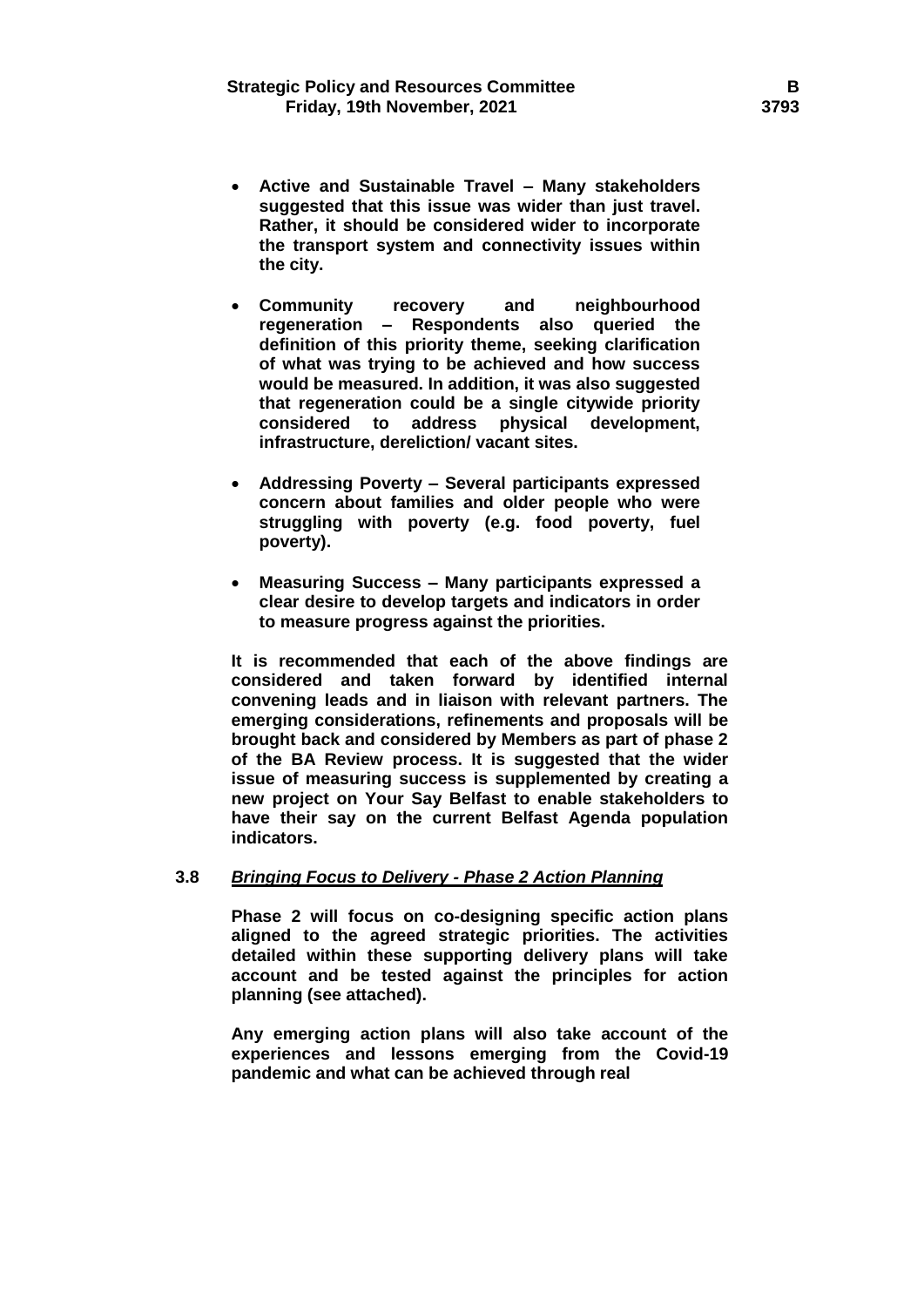# **B Strategic Policy and Resources Committee 3794 Friday, 19th November, 2021**

**collaboration and co-delivery. The ambition is to adopt a pragmatic approach to developing consolidated action plan(s) which draw out those specific interventions which are identified as an urgent priority and whereby community planning can make a significant difference/ impact.**

**It is important to recognise that as we reassess the key challenges and opportunities facing the city, we are not starting from a blank sheet. Consideration will also be given to a range of inputs which will inform our planning (e.g. the emerging findings and outputs from phase 1; continuing work and commitments from current programmes of work; and recent Belfast Agenda Board action planning workshops). The community planning team are currently undertaking initial work to provide a baseline position. It is also important that we engage with communities and city stakeholders at the right stage and with the input and involvement of statutory and other delivery partners to ensure we secure balance between ambition and what is possible to develop realistic and deliverable plans.** 

**Building on this initial scoping work, it is proposed that convening leads are identified for each priority area to take forward planning involving a core set of community planning and relevant partners. Consideration will be given to:**

- **i.** *Strategic intent / outcomes* **– what we are trying to achieve?**
- **ii.** *Measuring success* **– what would success look like / potential targets**
- **iii.** *Actions* **– core set of actions/ interventions (what, who, when)**

**Figure 1 below outlines an indictive timeline for phase 2, highlighting individual milestones and ensuring the action plans are developed by the original deadline of end of March 2022.**



*Figure 1: Action Plan development timeline.*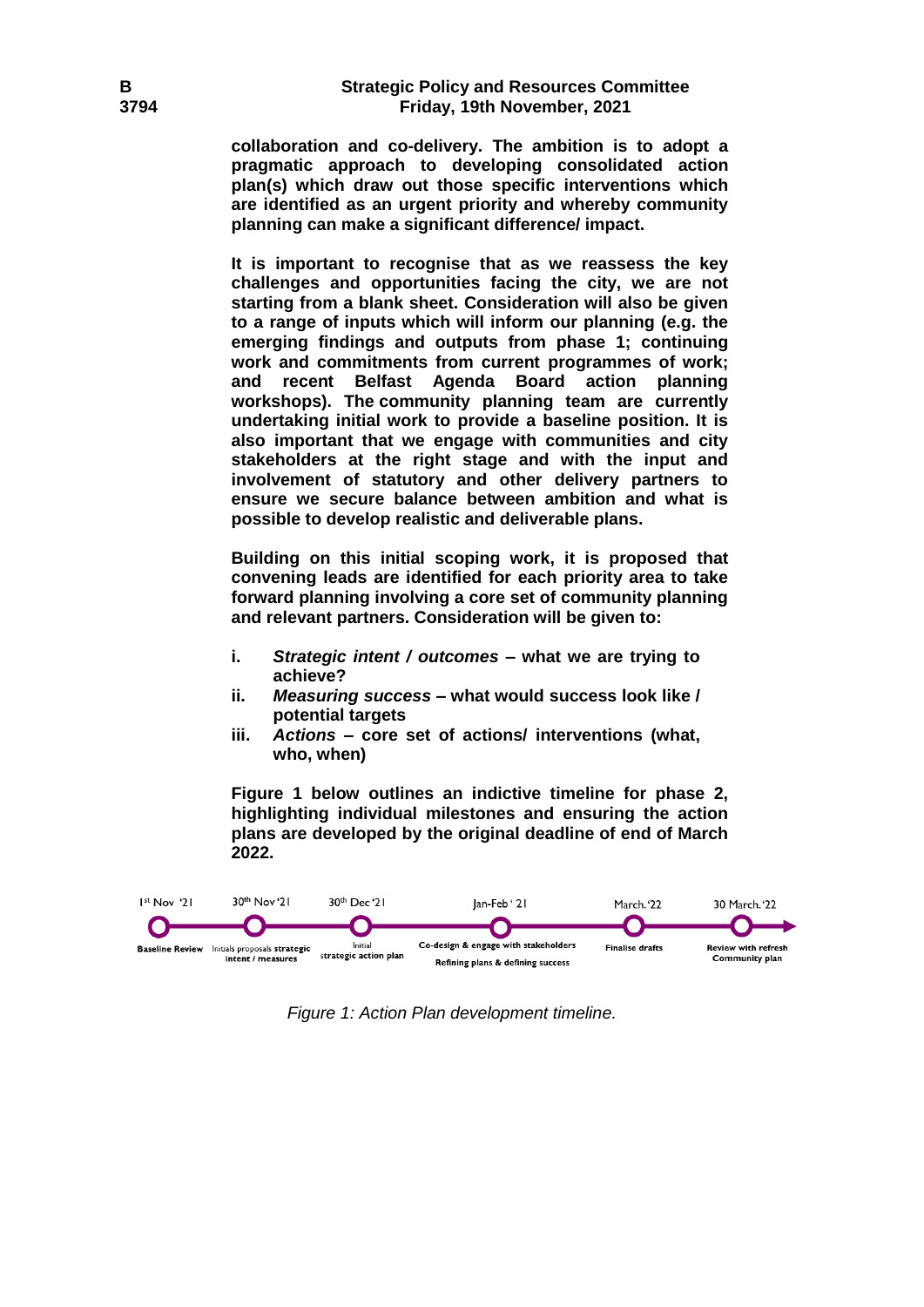### **3.9** *Engagement with Elected Members*

**Following the all-Member workshop on 3rd September, it is proposed that we adopt a rolling programme of engagement going forward, including the All-Party Working Group on Community Planning, Party Group Briefings and Area Working Groups. On that basis, a meeting of the All-Party Working Group on Community Planning will be scheduled for early December.** 

**The meeting will provide an initial opportunity to contribute to the action planning phase and also input to the review of the Belfast Agenda Outcomes framework that will provide a sense as to whether the outcomes are being achieved. A featured project has also been added to the Belfast Agenda Review Hub on Your Say Belfast where elected members can also continue the conversation.**

### **3.10** *Belfast Residents' Survey 2021*

**Since 1999, the Council has undertaken a regular residents' survey to help inform strategic planning and performance management. Following the introduction of community planning, the survey is now also used to track progress against the Belfast Agenda and to inform city priorities. The survey provides statistically reliable perception data based on a representative sample of Belfast residents. It provides a robust evidence base to inform strategic planning and service improvement as well as helping support the council's statutory duty to consult under the Local Government (NI) Act 2014. The last survey was undertaken in early 2019. While we normally undertake the survey every two years, it was delayed this year due to the Covid pandemic. The methodology for the 2021 Survey has also been changed to a telephone survey to reflect the current environment with the pandemic. Telephone numbers including mobile numbers are obtained using recognised European and UK research standards and meet data protection.**

**Following a quotation exercise, we appointed Social Market Research (SMR) to carry out the survey. A minimum of 1,500 people (aged 16+) will be interviewed from across all DEAs and electoral wards. Quotas are applied to ensure those completing the survey are representative of the population of Belfast. We have included a notice on our website about the survey and have informed the PSNI; those undertaking the interviewing will also provide BCC contacts details should residents require reassurance as to the legitimacy of the caller.**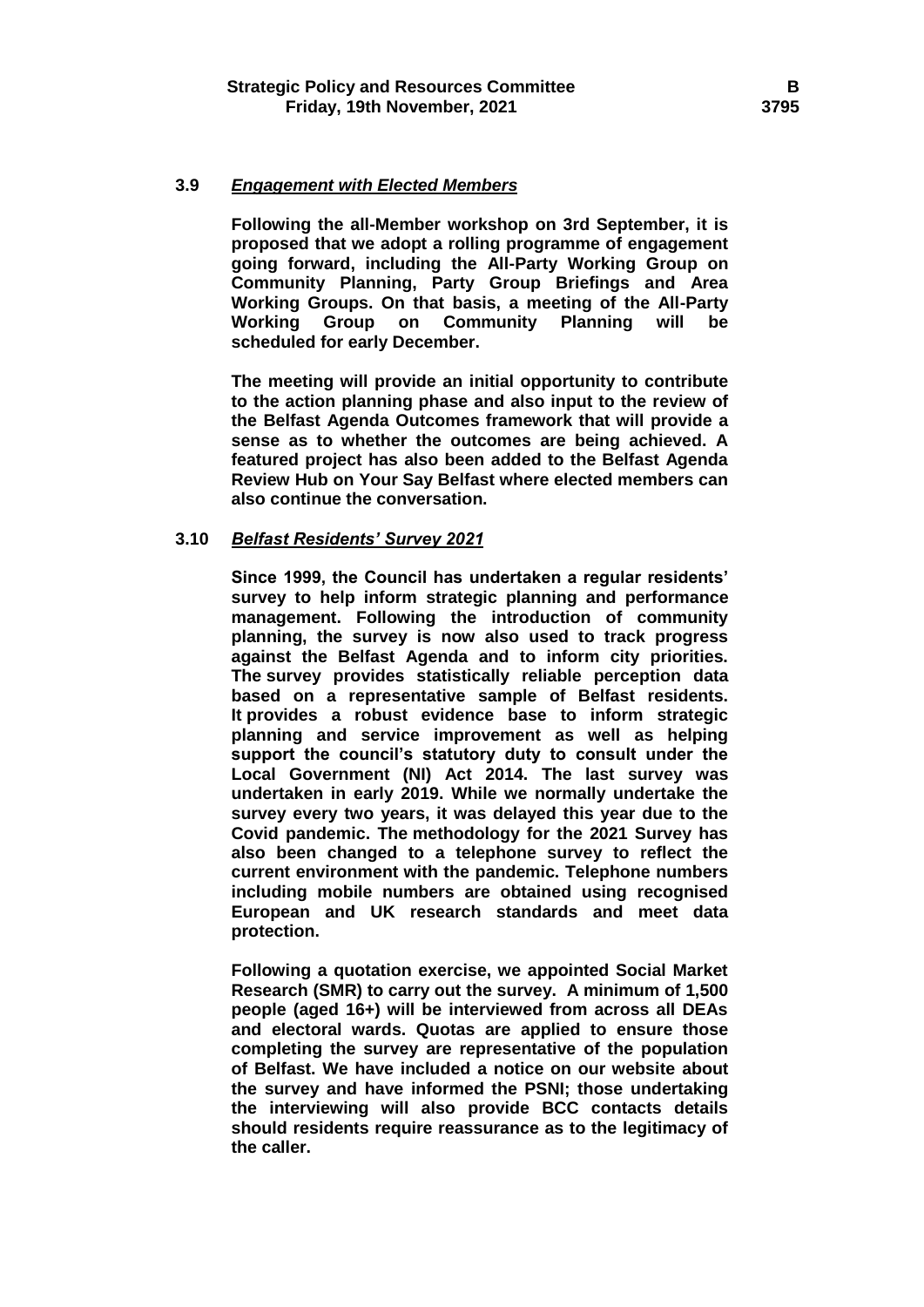**The fieldwork will be carried out between 11th November and 11th December 2021, and we anticipate brining key findings to Committee in January 2022. The survey, which has been adapted as necessary to reflect the Covid-19 pandemic, will provide feedback from residents on the following matters:**

- **Living in Belfast**
- **Your local area**
- **Your wellbeing**
- **•** Belfast City Council

# **3.11 Financial and Resource Implications**

**Any financial implications arising from this report will be covered from existing budgets. The review process will involve the participation of all community planning partners, who will need to commit their resources to the review process and the agreed action plans.**

# **Equality or Good Relations Implications / Rural Needs Assessment**

**3.12 It is recommended that the consultation and engagement activities to review the Belfast Agenda will take account of the draft Audit of Inequalities and include specific sessions with targeted harder to reach groups to ensure that equality implications are considered as part of the review process."** 

The Committee adopted the recommendations.

# **Belfast Agenda - Statement of Progress**

The Director of City and Organisational Strategy submitted for the Committee's consideration the following report:

# **"1.0 Purpose of Report/Summary of Main Issues**

- **1.1 The purpose of this report is to update the Committee on the development and publication of a Belfast Agenda Statement of Progress in November 2021, which is a legislative requirement for the Council and its community planning partners.**
- **2.0 Recommendations**
- **2.1 The Committee is requested to:**
	- **i. note the statutory requirement for the Council and its community planning partners to publish a second Statement of Progress in November 2021;**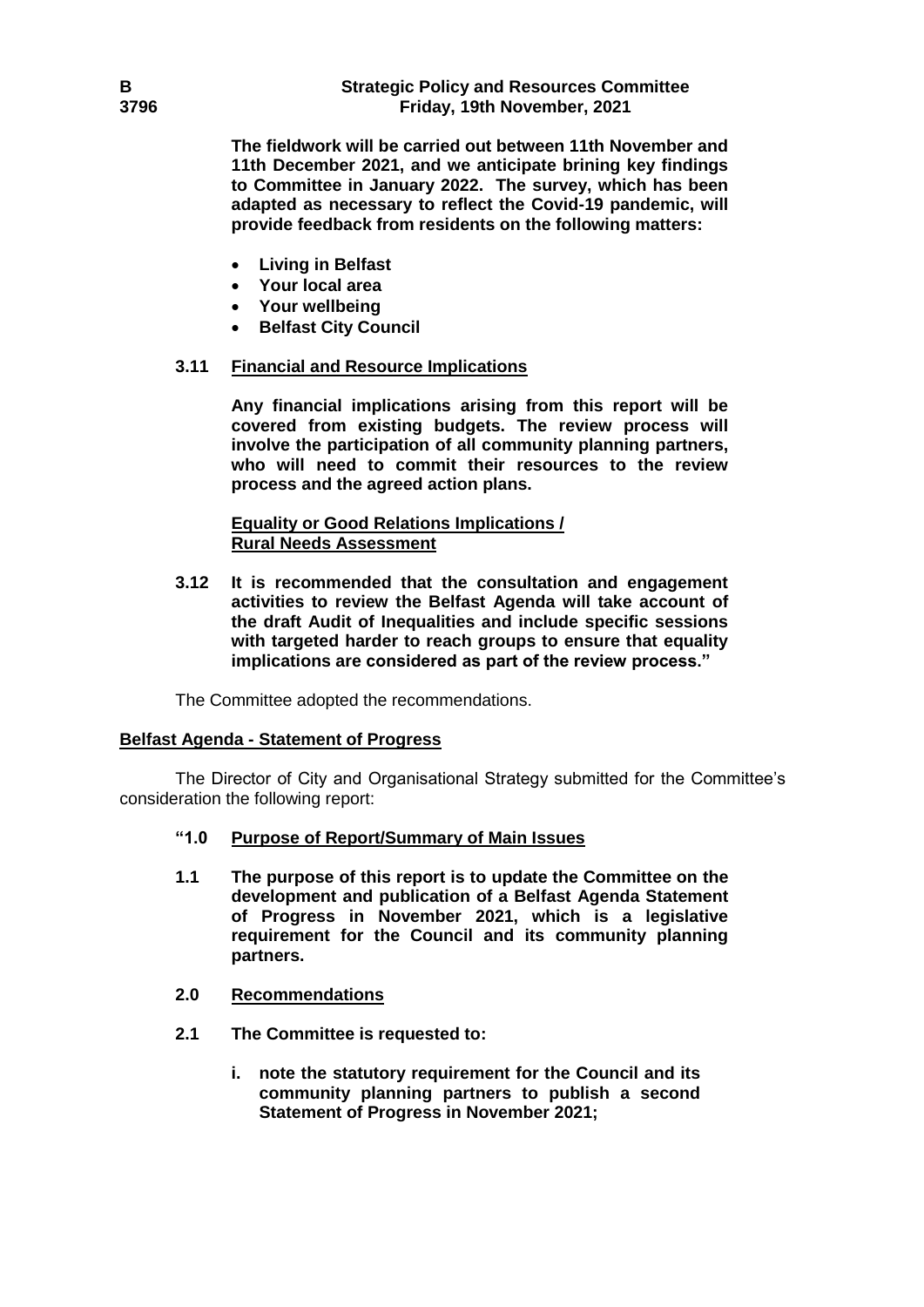- **ii. note the process of engagement and input from community planning partners which has led to the development of the Statement of Progress;**
- **iii. approve the draft Statement of Progress, a copy of which is available on the [Council website,](https://minutes.belfastcity.gov.uk/documents/s95251/Draft%20-%20Statement%20of%20Progress%202019-2021.pdf) and**
- **iv. agree that the Statement of Progress be published in compliance with legislative requirements, with any revisions made by the Committee being included.**
- **3.0 Main Report**
- **3.1 Members will be aware that The Local Government Act (NI) 2014 requires the Council and its community planning partners to make arrangements to monitor progress against meeting the objectives of the Belfast Agenda and the effectiveness of the actions taken in aiming to achieve these objectives. The legislation also requires the Council to publish a report (Statement of Progress) assessing progress towards the outcomes and actions taken every two years.**
- **3.2 The second statement of progress is due to be published by the end of November 2021. In recognition of the pressures which local Councils, and community planning partners, have faced over last 18-24 months in responding to Covid-19 the Department for Communities have indicated that they are content that Community Planning Partnerships adopt a light touch approach when producing their statement of progress reports.**
- **3.3 Nevertheless, the statement of progress provides an opportunity for partners to update the public on the actions that have been undertaken or are ongoing through the community planning process. In addition, it demonstrates the impact of such actions on communities and local people as well as their contribution to the achievement of the ambitions and outcomes outlined in the Belfast Agenda.**
- **3.4 The draft statement of progress (SOP) has been developed in association with and input from all community planning partners and highlights a number of case studies and noteworthy achievements showcasing the work of partners over the last 24 months including responding to the Covid-19 pandemic. It should be noted that any additional feedback received on the draft SOP will be reflected in the document prior to publication.**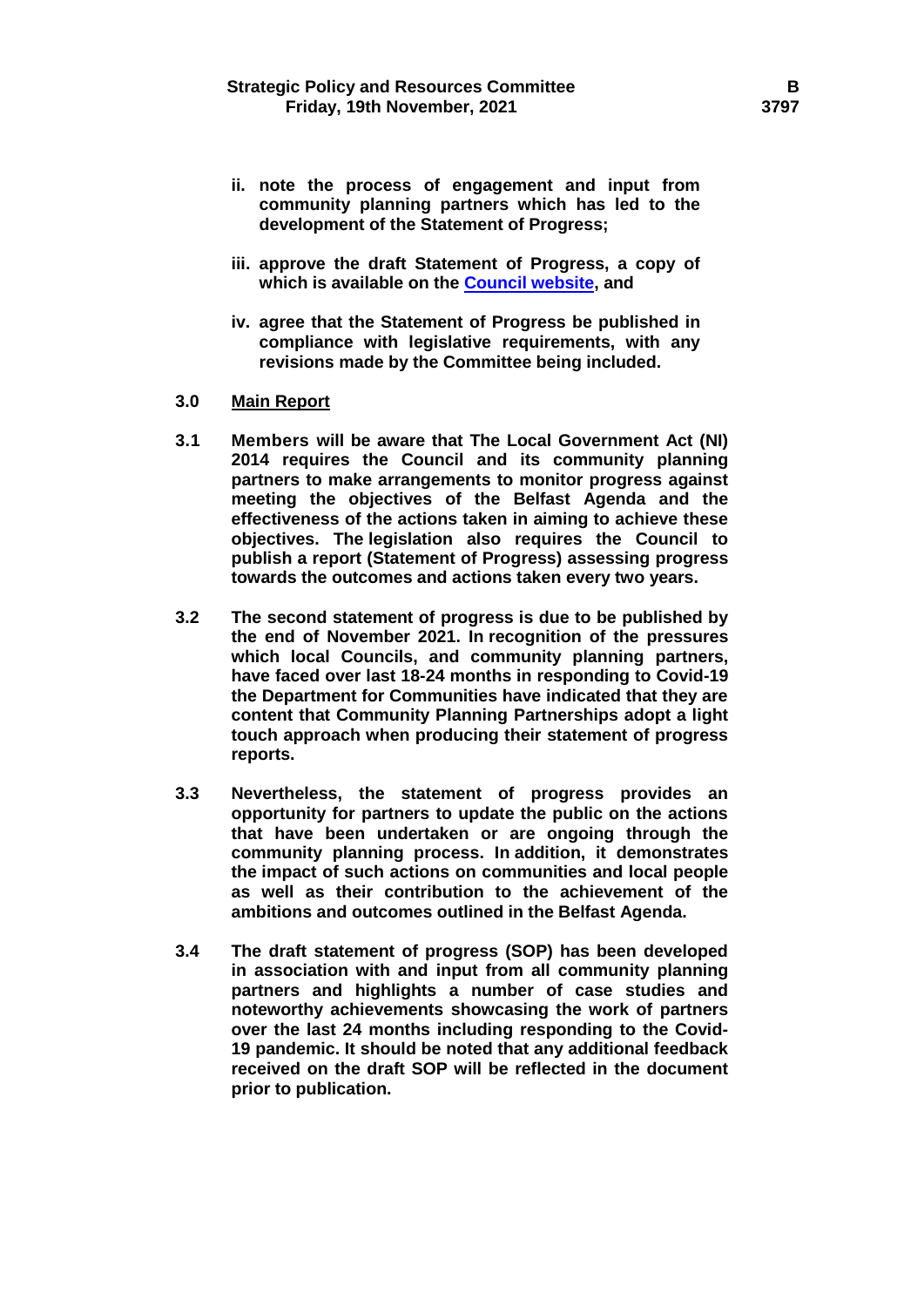- **3.5 While the Covid-19 pandemic has adversely impacted many of the targets and further widened inequalities in the city, there are several successes worth communicating to the public. It also helps identify key challenges and opportunities facing the city and helps shape the focus of refreshed Belfast Agenda.**
- **3.6 The key elements of the statement of progress (in line with DfC guidance) include a restatement of the vision, a short narrative provided on what our long-term outcomes are trying to achieve and why they are important; recent data for our population indicators which provide a sense of progress towards the outcomes; and an update on the collaborative actions being progressed by the Partnership. A summary of the key highlights and achievements delivered over the past two years is set out of pages 6-7 of the attached Statement of Progress.**
- **3.7 It is important to note that there has been positive engagement with Elected Members through the Belfast Agenda Members' Reference Group and the recent Members' workshop (3 September 2021) on the refresh of the Belfast Agenda. This engagement has highlighted early consensus around important city challenges which will provide priority areas for collaborative focus with city partners as outlined int the SOP.**

### **Financial and Resource Implications**

**3.8 There are no additional resource implications as a result of this report. Alignment of resources to the delivery of the Belfast Agenda is part of the ongoing organisational and financial planning processes.**

> **Equality or Good Relations Implications / Rural Needs Assessment**

**3.9 There is no equality, good relations of rural need implications in this report."**

The Committee adopted the recommendations.

### **Physical Programme and Asset Management**

### **Assets Management**

The Director of Physical Programmes submitted for Committee's consideration a report seeking approval in relation to the following asset related disposal, acquisition and estate matters: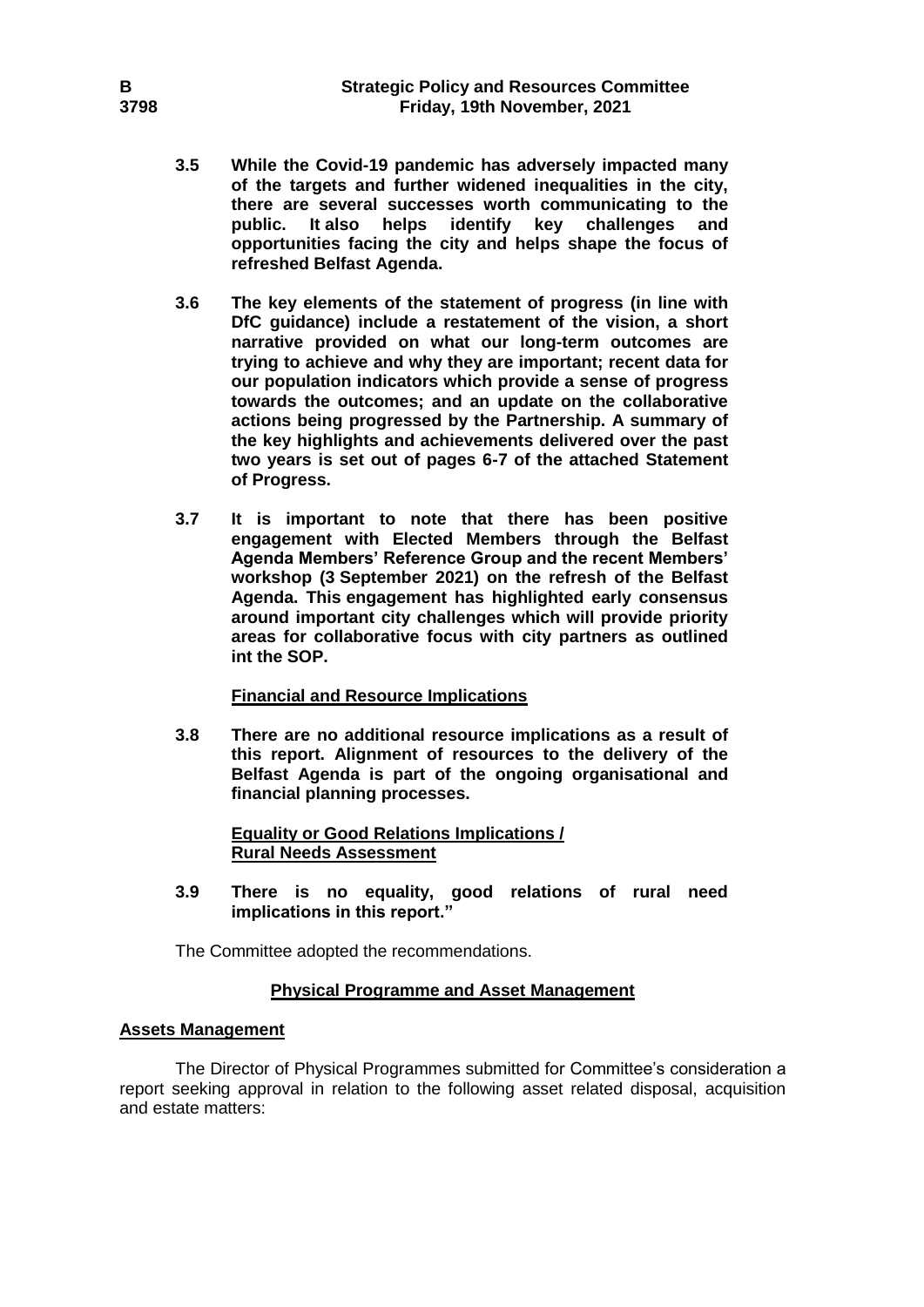# **i. Sir Thomas and Lady Dixon Park**

The Committee granted approval for the Council to enter into a new five-year Lease with Belfast City Marathon Limited for 100  $m^2$  of office space at Sir Thomas and Lady Dixon Park.

### **ii. Cathedral Gardens**

The Committee granted approval for the Council to enter into a Service Level Agreement with the Turnaround Project (t/a Big Loop Bikes) for the use of two shipping containers at Cathedral Gardens as a temporary Active Travel Hub, prior to the redevelopment of Cathedral Gardens.

# **Update on Area Working Groups**

The Committee approved and adopted the minutes of the meeting of the East Belfast Area Working Group of 4th November, including the following recommendations:

- i TAGIT Boxing Club that £9,000 of LIF funding be allocated towards the purchase of equipment; and
- ii Westbourne Presbyterian Church/Titanic People that the original project proposal, which had received an in-principle allocation of £250,000 and which is no longer viable, be removed from the LIF project list, with the monies to be reallocated and officers to continue to work with the group to identify other opportunities for funding.

# **Finance, Procurement and Performance**

### **Update on Contracts**

The Committee:

- approved the public advertisement of tenders, as per Standing Order 37a, as detailed in Table 1 below;
- approved the modification of the contract, as per Standing Order 37a, as detailed in Table 2 below; and
- noted the award of retrospective Single Tender Actions, in line with Standing Order 55 exceptions, as detailed in Table 3 below.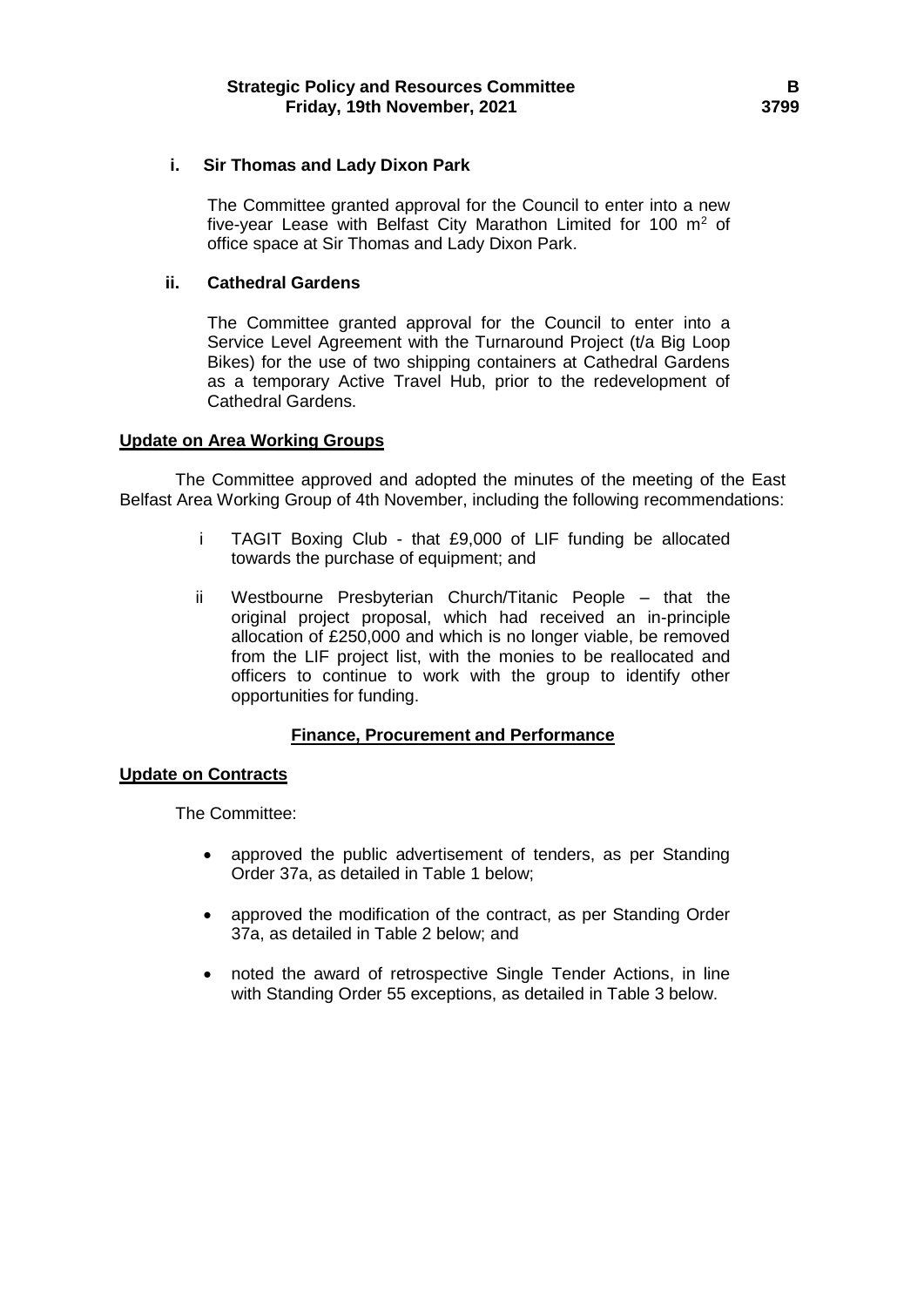|  |  | <b>Table 1: Competitive Tenders</b> |  |
|--|--|-------------------------------------|--|
|--|--|-------------------------------------|--|

| <b>Title of Tender</b>                                                                                                                               | <b>Proposed</b><br><b>Contract</b><br><b>Duration</b> | <b>Estimated</b><br><b>Total</b><br><b>Contract</b><br><b>Value</b> | <b>SRO</b>      | <b>Short description of</b><br>goods / services                                                                                                                                                                                                                                                                                                                                       |
|------------------------------------------------------------------------------------------------------------------------------------------------------|-------------------------------------------------------|---------------------------------------------------------------------|-----------------|---------------------------------------------------------------------------------------------------------------------------------------------------------------------------------------------------------------------------------------------------------------------------------------------------------------------------------------------------------------------------------------|
| <b>Test and Train</b><br>environment for the<br><b>Customer Hub telephony</b><br>environment                                                         | Up to 3<br>months                                     | £32,777                                                             | R Cregan        | At present, there is<br>only a 'live' system<br>and there is no<br>capability to test new<br>functions, and train<br>new users without<br>considerable risk to<br>'live'.                                                                                                                                                                                                             |
| Cloud backup services<br>for Microsoft Office 365<br>and Dynamics users                                                                              | Up to $3$<br>years                                    | £98,666                                                             | R Cregan        | The default backup<br>and recovery<br>functions provided by<br>Microsoft are<br>severely limited. This<br>presents a significant<br>risk to Council data<br>should data be lost or<br>corrupted. This<br>project seeks to<br>overcome this and<br>bring the<br>Office/Dynamics<br>environment in line<br>with the existing on-<br>premises backup<br>protection as agreed<br>by SP&R. |
| Planned preventative<br>maintenance to<br>thermostatic mixing valve<br>(TMV) including minor<br>remedial repairs at<br>various Council<br>properties | Up to $5$<br>years                                    | £250,000                                                            | <b>S</b> Grimes | Statutory compliance<br>requirement                                                                                                                                                                                                                                                                                                                                                   |
| <b>PEACE IV Traveller</b><br>Support - Capacity<br><b>Building Project</b>                                                                           | Up to 8<br>months                                     | £66,000                                                             | R Black         | To meet deliverables<br>with the PEACE IV<br>Programme and<br><b>BPR5 Traveller</b><br>project.<br>Rescope of project is<br>required following nil                                                                                                                                                                                                                                    |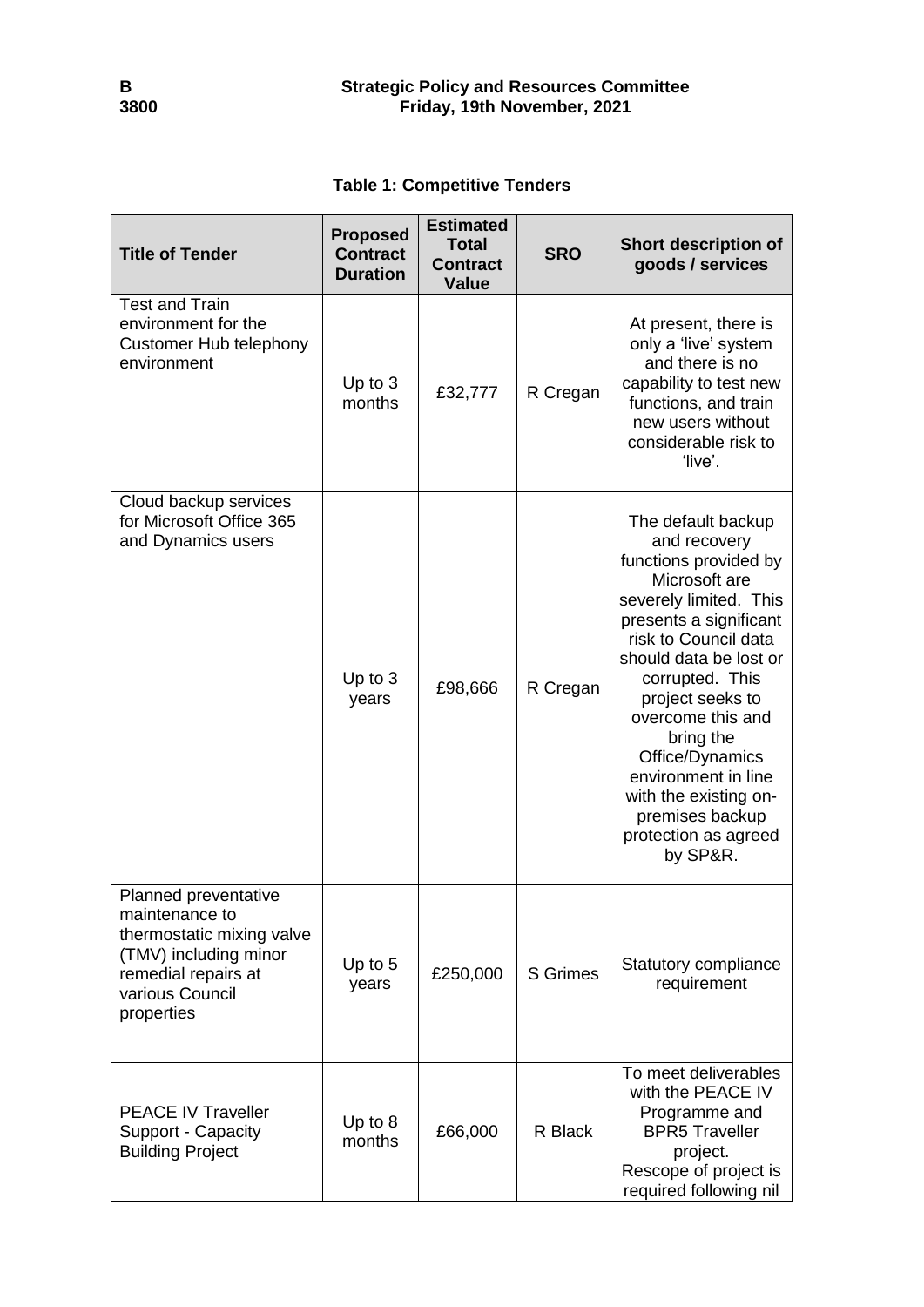# **Strategic Policy and Resources Committee B Friday, 19th November, 2021 3801**

|                                                                                                                                                            |                 |         |        | submissions to                                                                                                                                                                                                                                                                                                                 |
|------------------------------------------------------------------------------------------------------------------------------------------------------------|-----------------|---------|--------|--------------------------------------------------------------------------------------------------------------------------------------------------------------------------------------------------------------------------------------------------------------------------------------------------------------------------------|
|                                                                                                                                                            |                 |         |        | previous tender                                                                                                                                                                                                                                                                                                                |
|                                                                                                                                                            |                 |         |        | competitions                                                                                                                                                                                                                                                                                                                   |
| Consultancy services to<br>undertake analysis,<br>evaluation and provide<br>financial assurance to the<br>Council in respect of land<br>and site proposals | Up to 1<br>year | £50,000 | A Reid | Suitably qualified<br>professional<br>consultancy required<br>to progress the<br><b>Strategic Sites</b><br>Assessment and<br><b>Belfast Destination</b><br>Hub work-streams<br>and aligned with the<br>Covid-19 Recovery<br>Plan. Replacement<br>tender for T2135<br>using new Crown<br><b>Commercial Service</b><br>framework |

# **Table 2: Modification to Contract Term**

| <b>Title of Contract</b>                                                                                                                                                                                     | <b>Duration</b>   | <b>Modification</b>                                                              | <b>SRO</b> | <b>Supplier</b>                                         |  |
|--------------------------------------------------------------------------------------------------------------------------------------------------------------------------------------------------------------|-------------------|----------------------------------------------------------------------------------|------------|---------------------------------------------------------|--|
| T1911 - Administration<br>and provision of a suite of<br>First-aid training courses<br>for delivery to Council staff<br>(including organisations<br>delivering Services for and<br>on behalf of the Council) | Up to 3<br>years  | <b>Additional 6</b><br>months                                                    | J Walsh    | Proparamedics                                           |  |
| T2013 - Provision of<br>technical expertise to<br>support the development<br>of the Employability and<br>Skills Programme for the<br><b>Belfast Region City Deal</b>                                         | Up to 2<br>years  | <b>Additional 3</b><br>months                                                    | R Cregan   | Locus<br>Management                                     |  |
| T2135 - Consultancy<br>services to undertake<br>analysis, evaluation and<br>provide financial<br>assurance to the Council<br>in respect of real estate<br>proposals                                          | Up to 6<br>months | <b>Additional 6</b><br>months<br>(Retrospective<br>approval May<br>21 to Nov 21) | A Reid     | Cushman and<br>Wakefield                                |  |
| T2181 - Development of<br>economic strategy for<br><b>Belfast - Position Belfast</b><br>and BCC in context of                                                                                                | Up to 1<br>year   | Requesting<br>term be<br>amended to<br>include a                                 | A Reid     | Tender not yet<br>awarded.<br>Previously<br>approved in |  |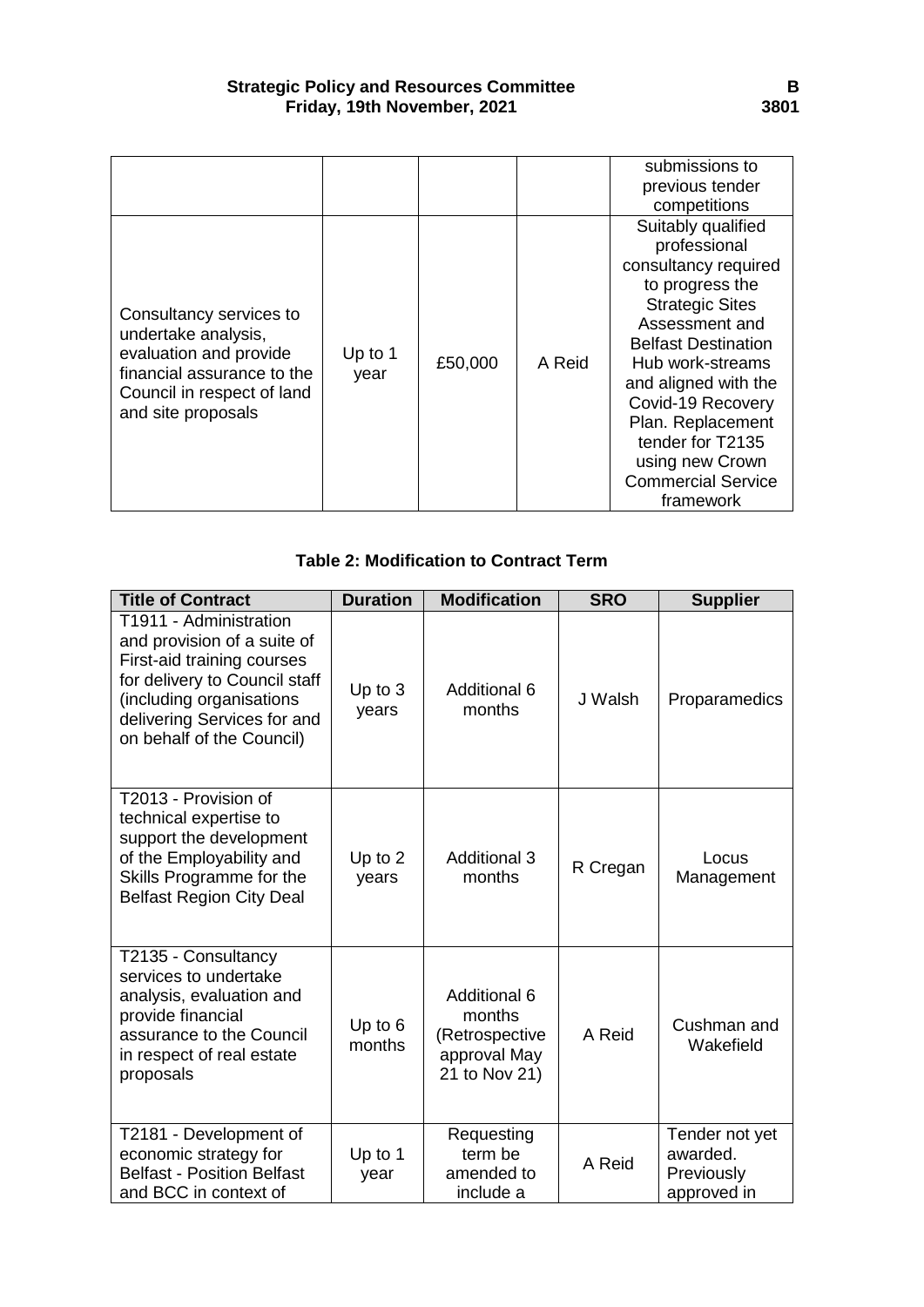# **B Strategic Policy and Resources Committee 3802 Friday, 19th November, 2021**

| emerging regional strategy<br>positions | further 7-month<br>extension<br>option. | May 2021 for a<br>period of 5<br>months. |
|-----------------------------------------|-----------------------------------------|------------------------------------------|
|                                         |                                         |                                          |

# **Table 3: Retrospective Single Tender Actions**

| <b>Title of Contract</b>                   | <b>Duration</b>    | Value   | <b>SRO</b> | <b>Supplier</b>    |
|--------------------------------------------|--------------------|---------|------------|--------------------|
| New automated staff gate at Belfast<br>Zoo | Up to $5$<br>weeks | £32,728 | S Grimes   | Methodology<br>M&E |

# **Equality and Good Relations**

# **Minutes of Meeting of Shared City Partnership**

The Committee approved and adopted the minutes of the meeting of the Shared City Partnership of 8th November, including the following recommendations relating to the ongoing delivery of the Good Relations Action Plan to:

- i note all updates in relation to the PEACE IV Programme;
- ii make a request to SEUPB for a formal reduction of CYP targets by 10% - 460 participants, which would reduce project targets for CYP3 by 260 and CYP5 by 200;
- iii agree the narratives and locations of the 7 panels for Section 1 of Forth Meadow Community Greenway (FMCG);
- iv agree the design and layout of information panels for FMCG;
- v agree that the panels and narratives would be subject to equality screening;
- vi agree (i) to delegate authority to the Capital Project Board to agree, at its meeting on 17th November, on the design of the panels around the Parks along FMCG, with a further report to be submitted to Partnership meeting in December and (ii) that the contractor be advised to engage with the organisers of established local food banks in terms of organising a potential fundraising event in association with the project;
- vii extend the delivery timeframe for BPR5 LINCS to 30 September 2022, to increase the capacity building and further develop the Inclusion Forum;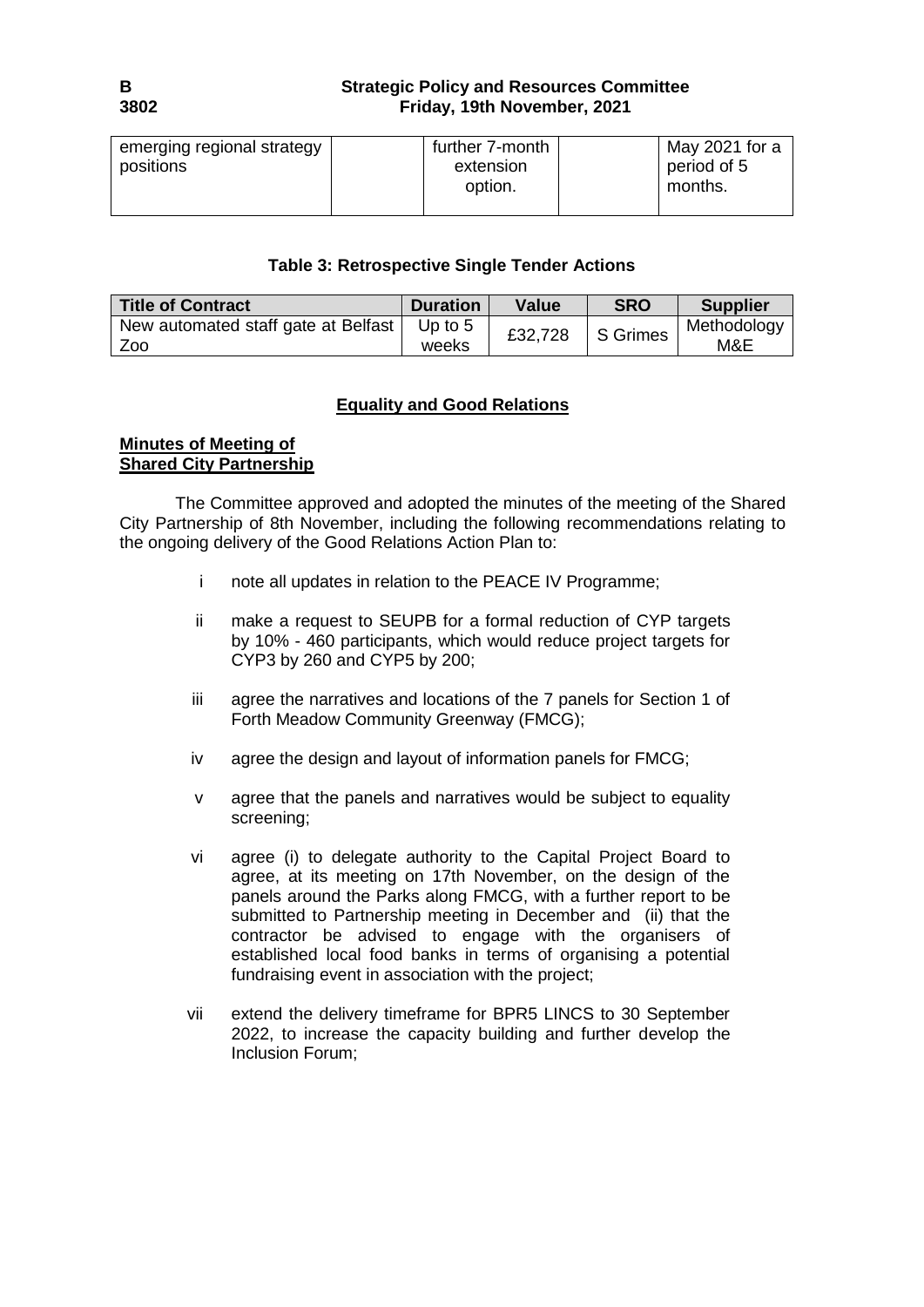- viii delegate authority to the PEACE IV Programme Board to agree the rescope of the Traveller Support Hub to a Capacity Building programme, subject to SEUPB approval;
- ix extend the participant groups for the BPR5/Roma Advocacy and Advice Skills training to the wider community;
- x amend the format of six hard copy interpretative panels for BPR6/St. Comgall's to be replaced with an online digital resource to enable the content to be more accessible;
- xi extend the delivery timeframe for the Cinematography contract with Morrow Communications to October 2022, to include the BPR6 St Comgalls and to increase the contract award by £5,750, subject to agreement by SEUPB;
- xii agree funding support of £2,500 for Black Mountain Shared Spaces to deliver a cross community Christmas fair at the Springmartin Interface through the Strategic Intervention Programme within BCC10 of the DCGRP Action Plan;
- xiii agree funding support of £1,000 for NI Community of Refugees and Asylum Seekers (NICRAS) to deliver translation support in relation to the High Street Voucher Scheme through the Strategic Intervention Programme BCC10;
- xiv agree that a further update report on gaps in Youth Provision be presented to the Living Here Board;
- xv agree that a representative from the Youth Council be invited to join the Shared City Partnership on an advisory capacity. As per the terms of reference, the representative would have the right to participate fully in the discussions of the SCP and to offer advice but would not have any voting rights; and
- xvi agree to the development of a project for young people on the understanding of politics is progressed.

# **Operational Issues**

# **Minutes of the Meeting of the Party Group Leaders' Consultative Forum**

The Committee approved and adopted the minutes of the meeting of the Party Group Leaders' Consultative Forum of 11th November.

# **Requests for the use of the City Hall and the Provision of Hospitality**

The Committee agreed to adopt the recommendations made in respect of those applications received up to 5th November, as set out below: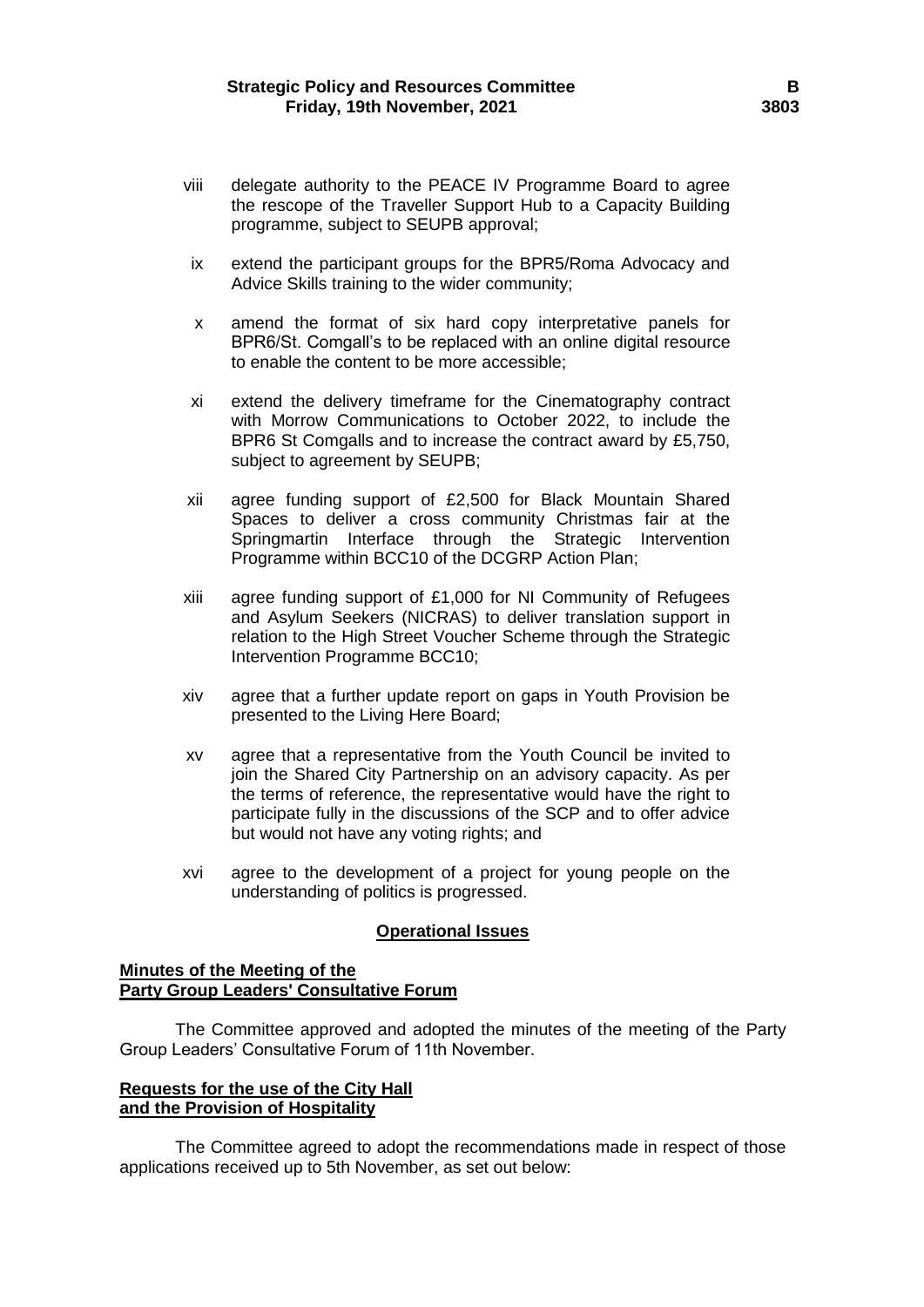| <b>NAME OF</b><br><b>ORGANISATION</b> | <b>FUNCTION</b><br><b>DATE</b> | <b>FUNCTION</b><br><b>DESCRIPTION</b>                                                                                                                                                                                                                                                                                                                                                                                                                                                                                                                                   | <b>CRITERIA</b><br><b>MET</b> | <b>ROOM</b><br><b>CHARGE</b> | <b>HOSPITALITY</b><br><b>OFFERED</b> | <b>CIVIC HQ</b><br><b>RECOMMEND</b>              |  |  |
|---------------------------------------|--------------------------------|-------------------------------------------------------------------------------------------------------------------------------------------------------------------------------------------------------------------------------------------------------------------------------------------------------------------------------------------------------------------------------------------------------------------------------------------------------------------------------------------------------------------------------------------------------------------------|-------------------------------|------------------------------|--------------------------------------|--------------------------------------------------|--|--|
| 2022 EVENTS                           |                                |                                                                                                                                                                                                                                                                                                                                                                                                                                                                                                                                                                         |                               |                              |                                      |                                                  |  |  |
| Northern<br>Ireland<br>Alternatives   | 19<br>January<br>2022          | <b>STARS</b><br><b>Celebration</b><br><b>Ceremony</b><br>(Striving<br>Towards a<br><b>Restorative</b><br>Society)<br>celebrating<br>participants<br>the<br>in.<br><b>STARS</b><br>Programme<br>which<br>covers<br>Shankill,<br>North<br>Belfast and<br>East Belfast<br>involved<br>in<br>positive<br>community<br>initiatives.<br><b>Numbers</b><br>attending<br>90<br>$\star$<br><b>Numbers</b><br>and<br>room<br>will<br>layout<br>be reviewed<br>and revised<br>in line with<br>COVID19<br>social<br>distancing<br>guidelines<br>at the time<br>of<br>this<br>event. | D                             | No<br>(charity)              | No<br>hospitality                    | Approve<br>No Charge<br><b>No</b><br>hospitality |  |  |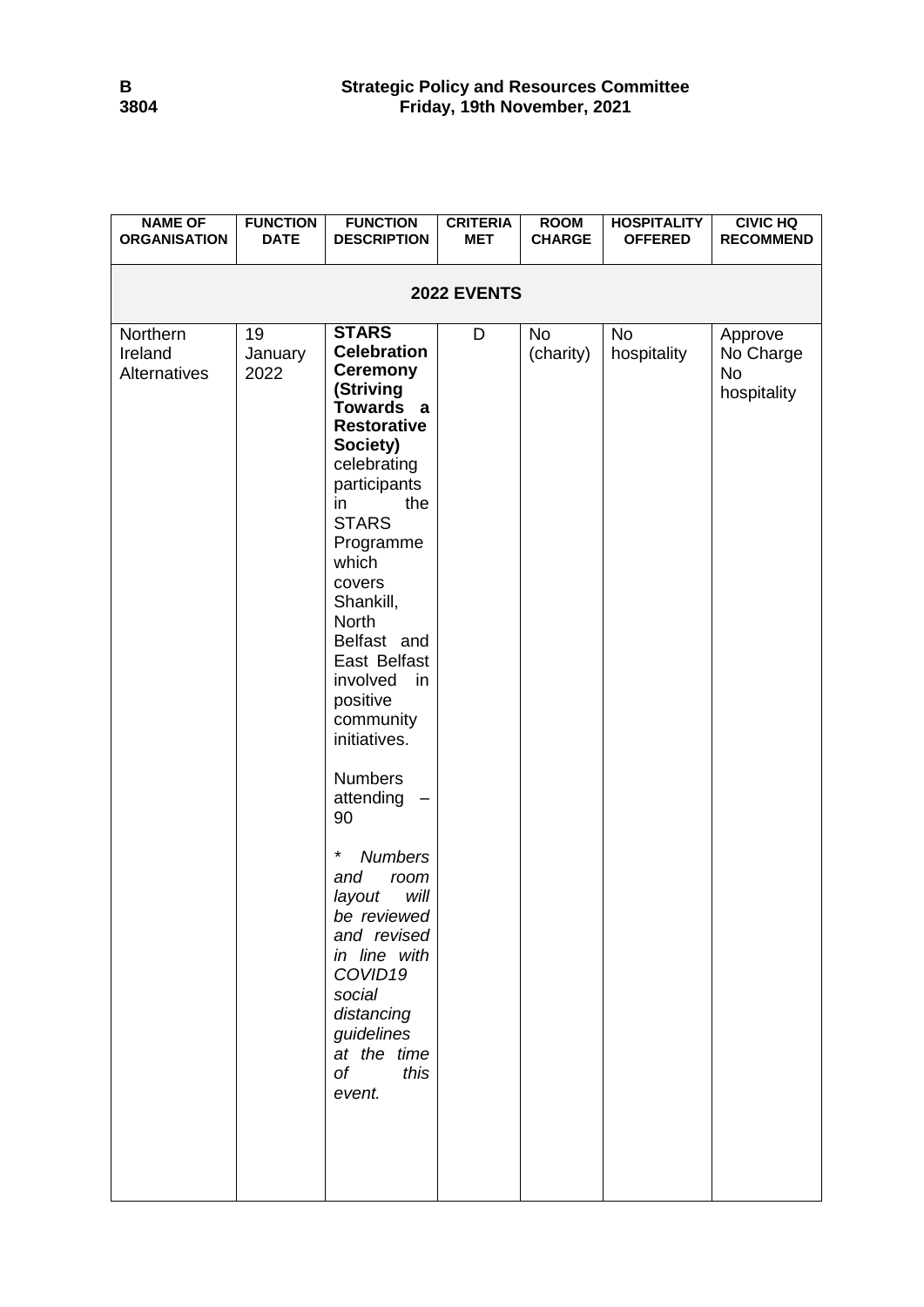| European<br>Youth<br>Parliament | 21 March<br>2022 | <b>NI Regional</b><br><b>Session of</b><br>Youth<br><b>Parliament</b><br>- teams of<br>secondary<br>students<br>debate and<br>present their<br>ideas and<br>solutions on<br>current<br>topics.<br><b>Numbers</b><br>attending<br>130 | <b>B&amp;D</b> | <b>No</b><br>(Charity) | No<br>(they<br>provide<br>their<br>own<br>lunches for<br>attendees) | Approve<br>No charge<br><b>No</b><br>hospitality |
|---------------------------------|------------------|--------------------------------------------------------------------------------------------------------------------------------------------------------------------------------------------------------------------------------------|----------------|------------------------|---------------------------------------------------------------------|--------------------------------------------------|

# **Funding for Changing Places Toilet Facilities – Response from Minister of Finance**

The Committee was reminded that, at its meeting on 24th September, it had approved a draft response to the Department of Finance's public consultation on updated building control advice on the fitting of changing places toilet facilities. The response had confirmed the Council's support for the mandatory provision of changing places toilet facilities under Building Regulations, as a positive way of increasing inclusion for service users and their carers.

The Committee had been informed that, following the introduction of similar regulations in England and issues which had been raised around the financial challenges associated with voluntarily providing changing places toilet facilities in existing premises, a £30 million fund had been launched in July, to be distributed through local authorities.

Accordingly, it had agreed that a letter be forwarded to the Minister of Finance requesting that a similar fund be established in Northern Ireland for retrospective installations in existing premises.

The City Solicitor drew the Members' attention to a response which had been received from the Minister of Finance.

The Minister had begun by acknowledging the Council's response to the important consultation on changing places toilet facilities and had stated that the Building Standards Branch was currently analysing the responses and working to publish a summary document in due course.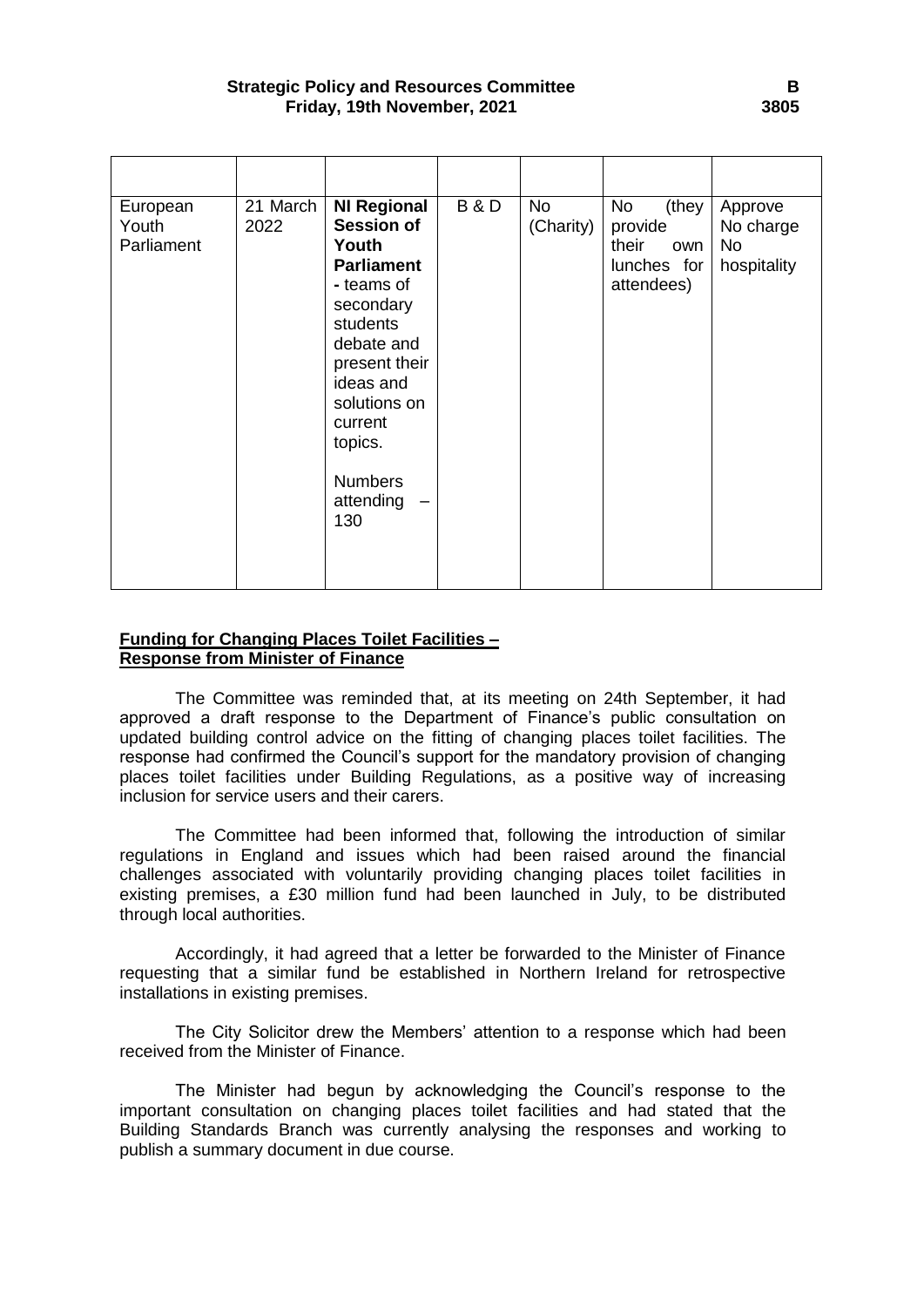He had confirmed that he was aware that £30 million of funding for changing places toilet facilities had been launched earlier this year in England and that he would be very supportive of a proposal being put to the Northern Ireland Executive to establish a similar fund to support retrofitting facilities here.

He had pointed out that the Department for Communities led on disability policy and strategy and that it had a track record of establishing and administering grant funding in this area. He was very sympathetic to the dignity issues arising from the limited provision of changing places toilet facilities and would continue to support an equitable and accessible built environment for everyone. The Minister had concluded by recognising that the Council was keen to do so as well and had wished it every success in its work to expand the provision of changing places toilets in the Belfast area.

The Committee noted the response.

### **Minutes of the Meeting of the Active Belfast Limited Board**

The Committee noted the minutes of the meeting of the Active Belfast Limited Board of 25th October and, in so doing, noted concerns which had been expressed by a Member on the outcome of a legal opinion which had ruled that GLL was automatically entitled, under the contract arrangements, to increase leisure charges in line with the annual increase in Consumer Price Index, without seeking approval from the Board.

### **Motion – Centenary of the Ulster Memorial Tower**

The Committee granted retrospective approval for a Member to attend the Centenary Commemoration of the opening of the Ulster Memorial Tower in France on 18th November and authorised the payment of the associated costs.

### **Human Rights Day 2021**

The Committee granted approval for the Human Rights campaign flag and the United Nations flag to be flown on the City Hall on 10th December to mark Human Rights Day 2021.

# **Issues Raised in Advance by Members**

#### **Publication of Information on Members' Attendance at Meetings**

The Committee agreed, at the request of Councillor O'Hara, that, in order to improve transparency in Local Government and give the citizens of Belfast confidence in their Elected Members, the Council would, commencing in April, 2022, publish on an annual basis details of Members' attendance at meetings of the Council, Committees and Working Groups, as well as attendances for each year since the commencement of the current Council term.